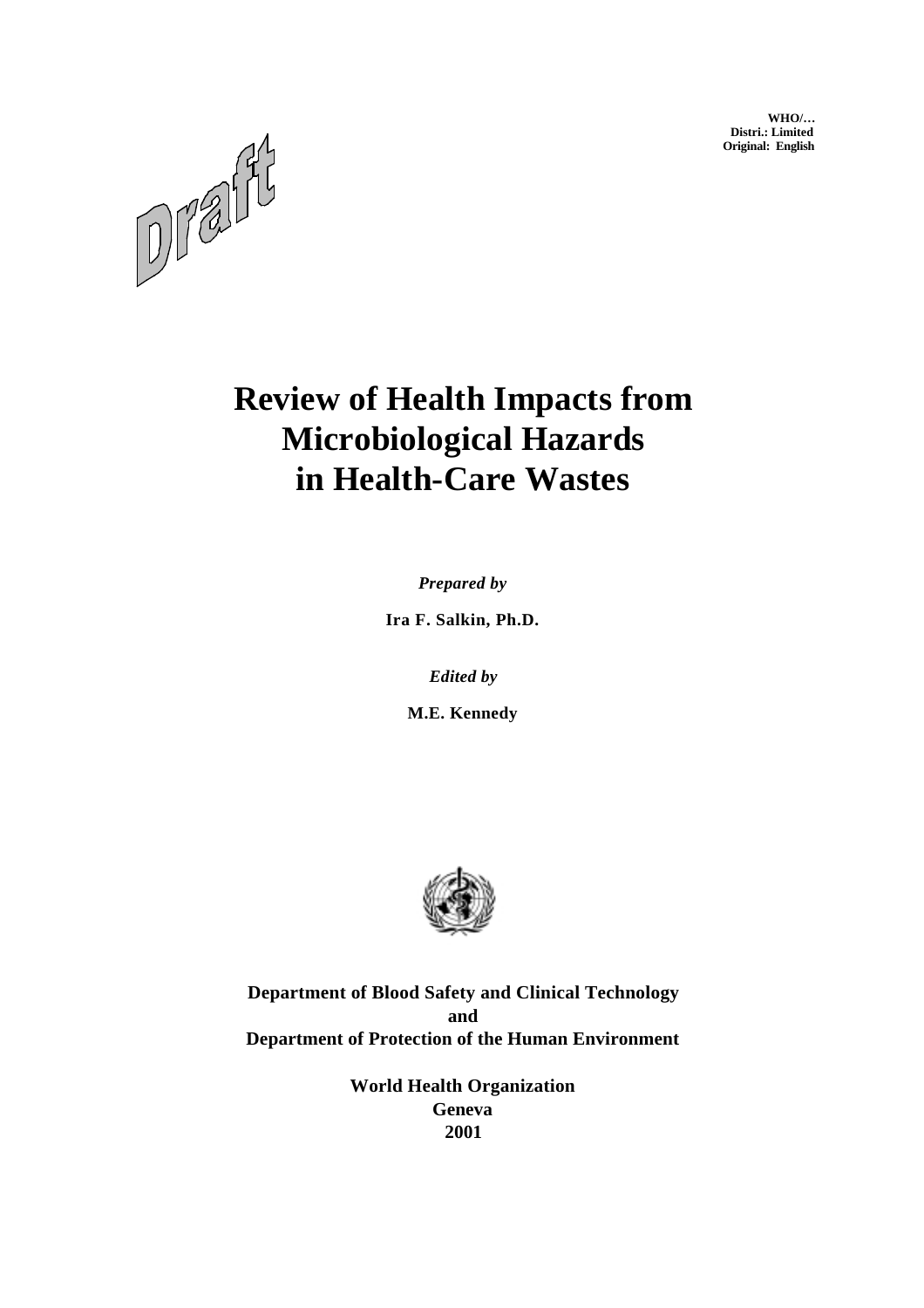**© World Health Organization**

**This document is not issued to the general public, and all rights are reserved by the World Health Organization (WHO). The document may not be reviewed, abstracted, quoted, reproduced or translated, in part or in whole, without the prior written permission of WHO. No part of this document may be stored in a retrieval system or transmitted in any form or by any means - electronic, mechanical or other - without the prior written permission of WHO.**

**The views expressed in this document by named authors are solely the responsibility of those authors.**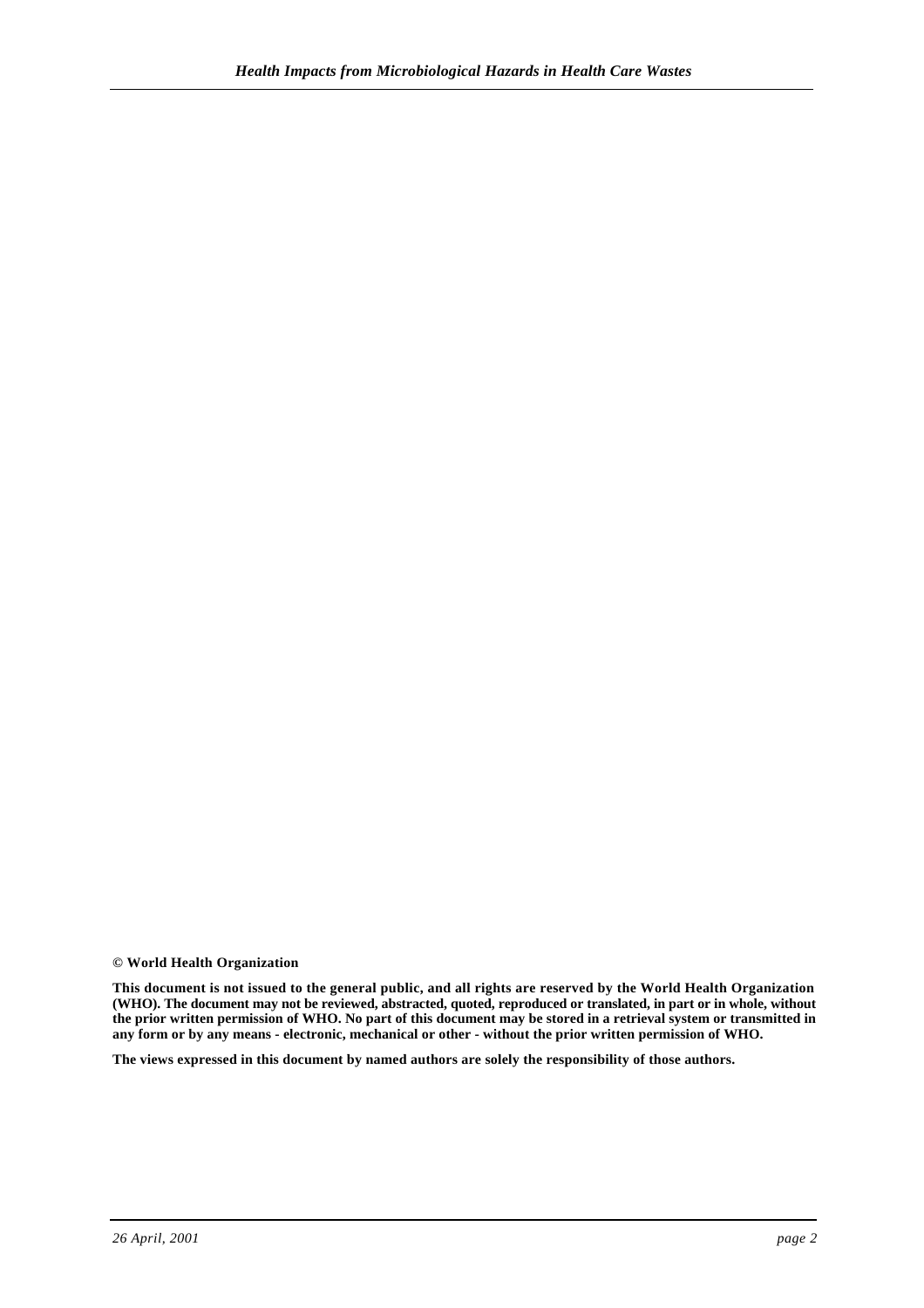| 6.2 |  |
|-----|--|
|     |  |
|     |  |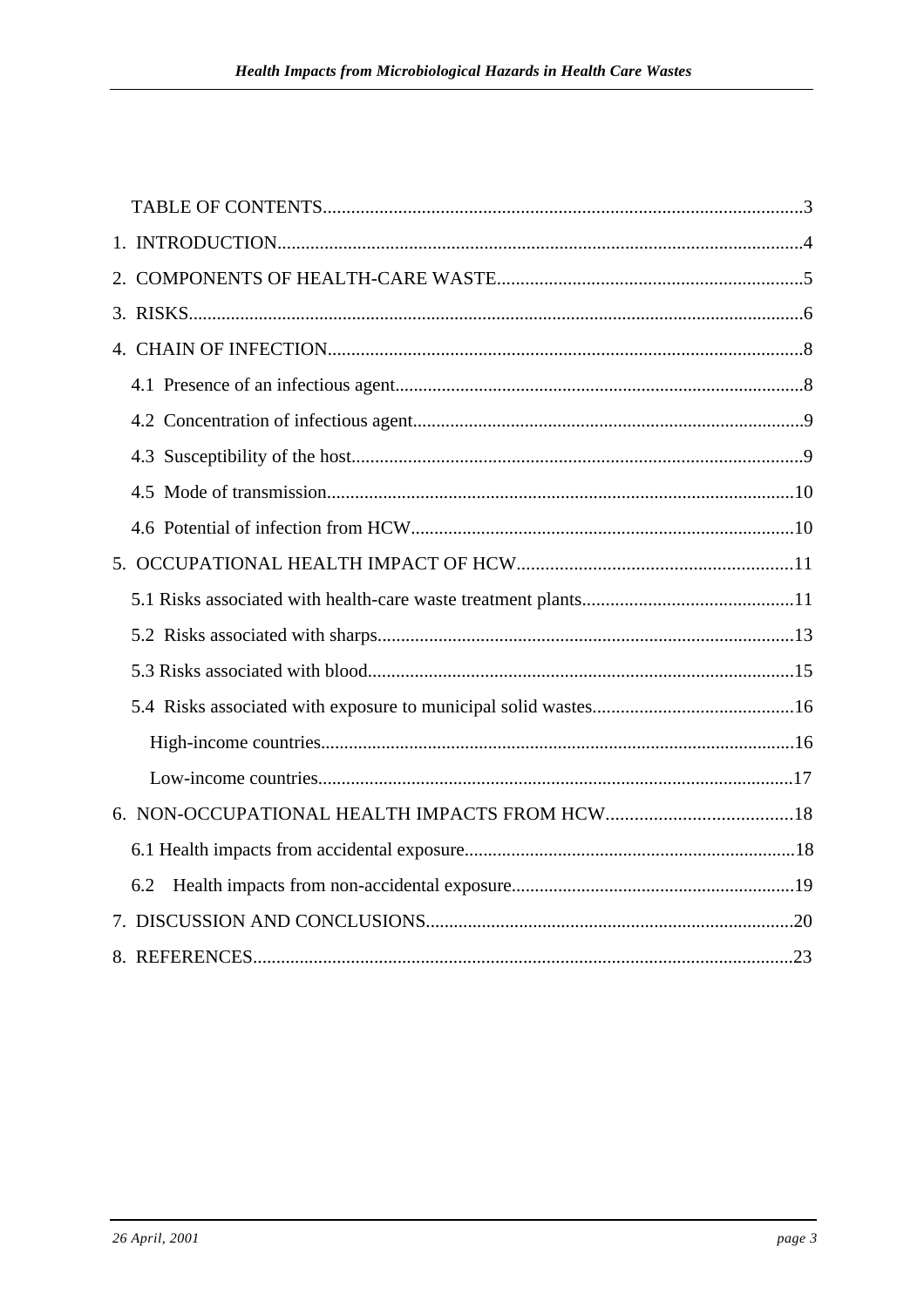## *Preface*

This document aims at reviewing the scientific literature for findings on health impacts from microbiological hazards of health-care wastes. It also reviews health impacts of similar exposures in similar circumstances, to evaluate health risks by analogy.

Although the available literature is relatively scarce, this document may constitute an initial review, to be updated as additional evidence becomes available.

It is targeted at scientists and public health professionals, and those involved in policy setting around health-care waste management.

## **1. INTRODUCTION**

Health-care facilities, microbiological research laboratories, diagnostic laboratories, pharmaceutical firms, and funeral homes have always generated a wide variety of waste components. The occupational and public health risks associated with the components of the solid waste stream (these types of waste will be referred to as health-care waste or HCW) have not been well assessed. Concern is also raised when the public is visually exposed to HCW, as in the case of health-care waste found washed up along the northeastern US shoreline in 1988<sup>a</sup>.

Similarly, public awareness has arisen in other areas of the world. In the state of West Bengale, India, the poor management of health-care waste caused several institutions to consider returning to reusable glass syringes rather than to continue with single-use plastic syringes. The reuse of unsterilized syringes has been estimated to cause 8-16 million cases of hepatitis B (HBV), 2.3 to 4.7 million cases of hepatitis C (HCV) and 80,000 to 160,000 cases of Human Immunodeficiency viruses (HIV) infections per year<sup>1</sup>. Many of these cases could have been prevented through appropriate treatment and disposal of HCW. In addition, although only anecdotal information, numerous needlestick injuries have been reported in the popular press as having occurred to waste workers and children in dumpsites and playgrounds. Recently, children playing in garbage bins near a health care center in Russia found discarded smallpox vaccine ampoules and became infected with the live vaccine strain of the virus.<sup>2</sup>

The response to the potential risks associated with these types of waste and increasing public awareness has been the implementation or strengthening of regulations in many parts of the world. Often, however, such regulatory supervision of the generation, processing, treatment and disposal of HCW has been perceived as too restrictive and costly. As a result, the regulations are often poorly enforced in both high- and low-income countries. This lack of enforcement has contributed to the continuation of unsafe working conditions for waste workers and exposure of the public to the potential health risks posed by HCW.

Though several studies of workers exposed to HCW have documented either increased incidence of disease or direct transmission, the literature contains no evidence of a documented transmission of disease to the general public. However, this literature is not comprehensive and,

l

a It was alleged that this waste had entered New York City harbor as a result of illegal disposal activities of one or more solid waste transporters. It was later demonstrated that the wash-up involved little HCW, and that the materials had entered the harbor through the New York City storm drainage system rather than through some form of unlawful activities of waste haulers.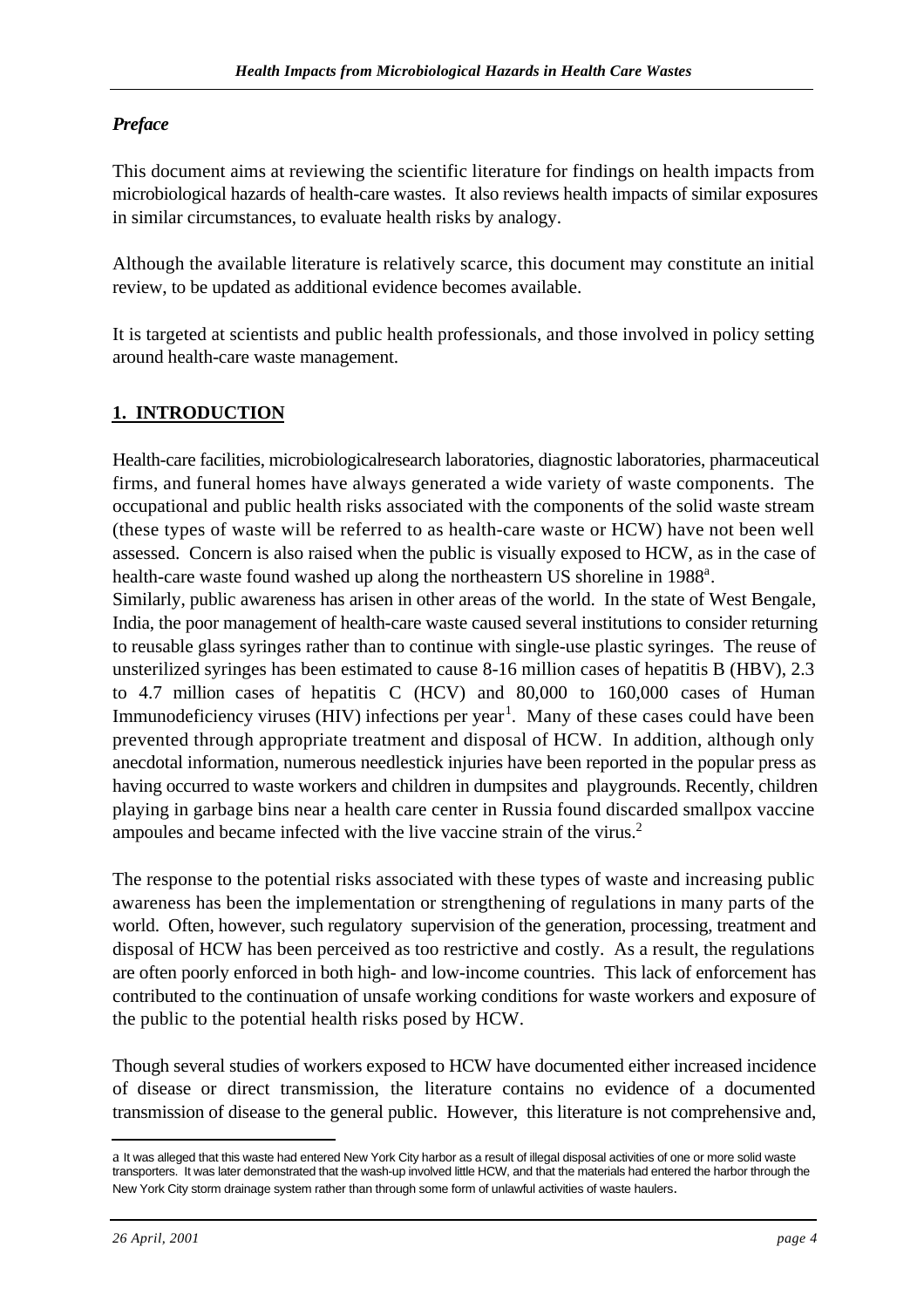despite several discussion or position papers<sup>3, 4, 5, 6</sup> with limited global relevance, does not permit firm conclusions as to such risks. In fact, these discussions did not always take into consideration the following factors:

- Limited availability of hard data from controlled scientific investigations on the consequences of occupational and accidental exposure to HCW;
- Information restricted to developed country situations, which doesn't reflect exposure, practices and risk situation in low-income countries;
- Actual content of microorganisms, including pathogens, in municipal and health-care waste, and the survival of microorganisms in such waste;
- Survival of microorganisms in landfill sites;
- Airborne transmission of microorganisms in municipal waste sites and during handling of wastes, for example during collection by municipal waste vehicles;
- Public perception of the perceived dangers of HCW and the role this may play in defining regulations.

While the number of scientific reports on the dangers associated with HCW have increased over the last five years, there are limited publications upon which to formulate definitive conclusions with regard to the health risks caused by HCW. The majority of these investigations have focused on occupational risks in high-income countries, especially needlestick injuries.

This report will focus on the following topics related to HCW:

- General risks created by HCW to both workers and the public;
- The chain of events contributing to the transmission of infectious disease to waste workers and the public through exposure to HCW;
- Documentation of the occupational health risks posed by HCW in high-income countries and by analogy, the possible hazards of HCW to workers in low-income countries;
- Potential threat to the public's health through indirect or direct contact with HCW;
- Conclusions and general recommendations.

## **2. COMPONENTS OF HEALTH-CARE WASTE**

In order to assess the impact of the waste generated in health care and other facilities, we have established a working definition of HCW. Only microbiological risks created by HCW will be considered in the following discussions. The following definition (based on reference  $7$ )<sup>7</sup> is proposed for use:

*Health care waste shall mean discarded (and untreated) materials from health-care activities on humans or animals, which have the potential of transmitting infectious agents to humans. These include discarded materials or equipment from the diagnosis, treatment and prevention of disease, assessment of health status or identification purposes, that have*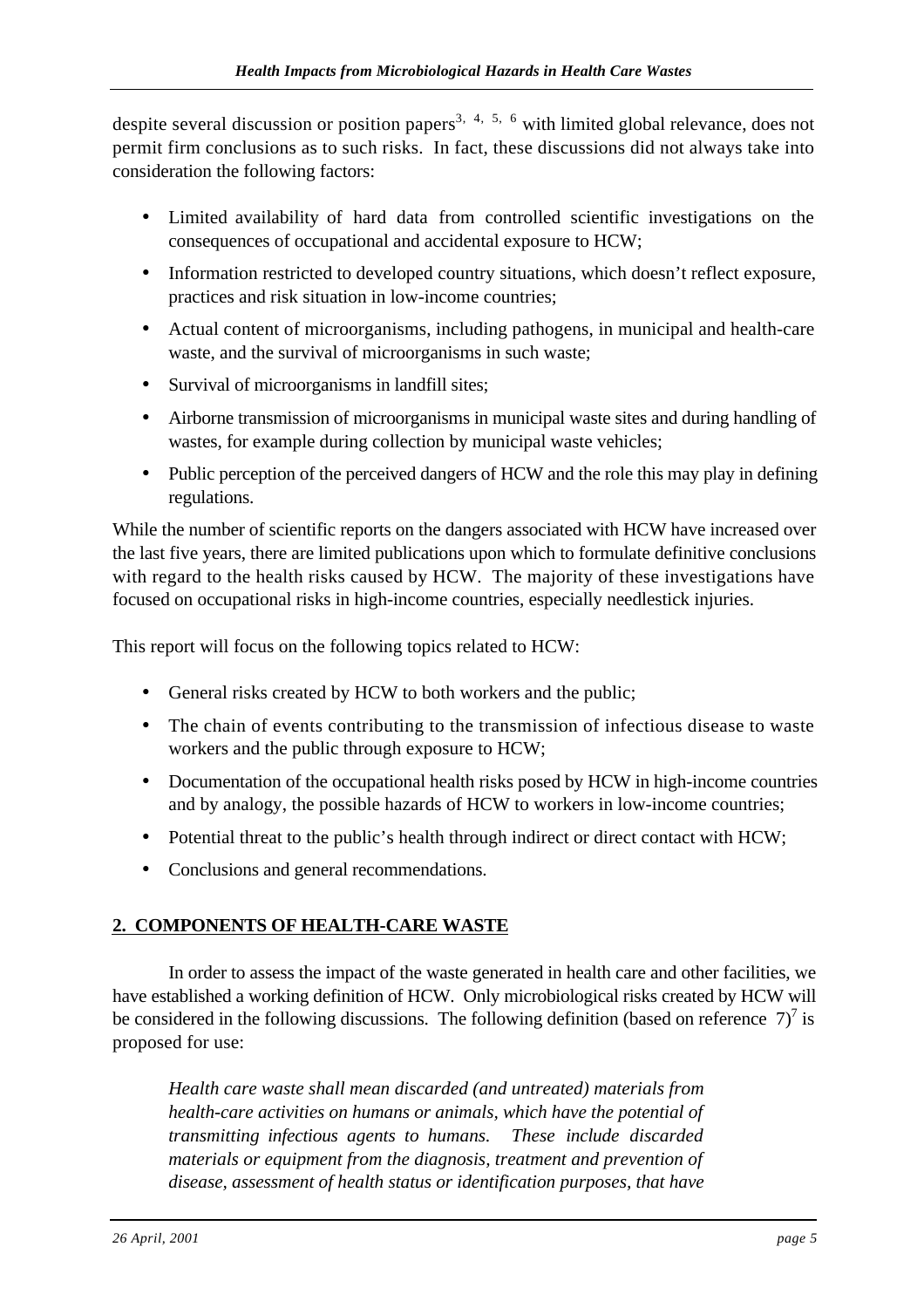*been in contact with blood and its derivatives, tissues, tissue fluids or excreta, or wastes from infection wards.*

Included under this definition for the purposes of this document are the following component types of waste:

- 1. Cultures and stocks of infectious agents and associated biologicals, including: cultures and stocks of infectious agents generated in research or clinical laboratories; wastes from the production of biologicals including vaccines, antigens and antitoxins, and sera.
- 2. Pathological waste, including tissues, organs, and body parts; body fluids that are removed during surgery, autopsy, or other medical procedures; specimens of body fluids.
- 3. Blood and blood products including discarded liquid human blood; discarded blood components (e.g., serum and plasma); containers with free flowing blood or blood components.
- 4. Items or materials contaminated with blood or blood products.
- 5. Sharps from health care, research, clinical laboratories and blood banks, including but not limited to: needles and syringes, scalpel blades, and broken or unbroken glassware, which were in contact with blood or blood derivatives.
- 6. Animal waste including carcasses, body parts, body fluids, blood originating from animals from veterinary clinics or research institutes.

Several aspects of this definition of HCW require clarification.

- a) Isolation waste is not included as a separate HCW category as its components are found in the types of waste described above.
- b) Urine and feces may not be considered to be part of HCW unless it is submitted as a clinical specimen for the purpose of diagnosis, treatment and prevention of disease or assessment of health status. However, if a patient is found to have a disease, which may be transmitted through urine or feces, then the material containing this fluid (including diapers) should be considered HCW.

## **3. RISKS**

The hazardous components of HCW pose physical, chemical, radiological and/or microbiological risks to the public and those involved in their handling, treatment and disposal. In most cases, the concentration of hazardous chemicals present in HCW is generally too low to be considered an occupational problem or a danger to the public. Physical injuries caused by discarded sharps are a more significant risk associated with HCW and may directly contribute to the transmission of microbial infectious agents. In addition, health risks may be generated through the release of toxic pollutants during waste treatment.<sup>8</sup>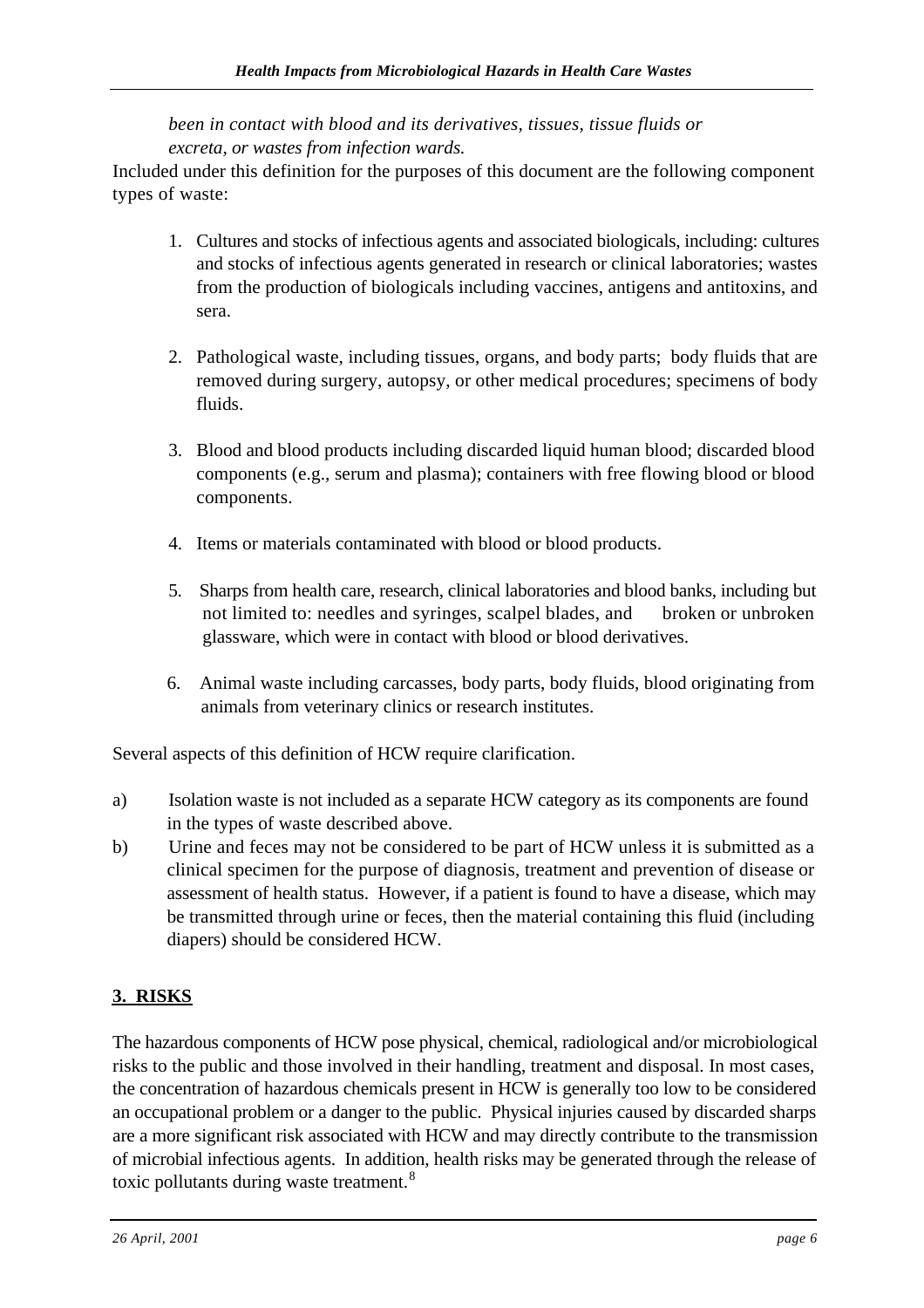The most common and most investigated cause of the microbiological risks associated with HCW are injuries due to needles.<sup>9, 10, 11, 12</sup> Other sharps waste presenting similar risks include glass and plasticware employed in clinical and anatomic laboratories, blood collection systems for obtaining specimens, and scalpel blades from surgical procedures. These sharps may all have been in contact with microbial pathogens. More importantly, sharps can cause percutaneous injuries and thereby create an opening for infectious agents to enter the body. The latter is one of the five essential elements in the acquisition of microbial infections as discussed below.

Most exposures to biological hazards from health-care wastes occur at waste treatment facilities or other locations where workers manually handle untreated waste. Workers may be exposed to blood and body fluids from leaking containers as well as airborne pathogens as the waste enters the treatment process. Again, while such studies analyze developed country situations, little is known of the situation in developing countries, where it can be assumed that exposure is much higher, as are the health risks.

Health-care waste components may also create microbiological risks as a source of infectious aerosols, i.e. droplets of less than 1- 3 microns in diameter, which contain etiologic agents of human and animal diseases. Cultures and stocks from the clinical laboratory contain high concentrations of many infectious agents, e.g. *Mycobacterium tuberculosis,* which is naturally transmitted to their hosts through inhalation,  $13, 14$  although generally all infectious laboratory waste is treated at the source. Human and animal tissues, organs, and body parts have also been reported in scientific literature as sources of infectious aerosols.<sup>15</sup> Finally, animal bedding materials, which have been saturated with body fluids, blood and excrement, can generate aerosols, which are a potential microbiological risk.

Blood and blood products, as well as various types of body fluids may be capable of transmitting pathogens when brought into direct contact with the mucosal lining of the mouth and nose, the eyes, and areas of the skin containing cuts and abrasions. There are many reports in the literature of the transmission of HIV, HBV, HCV and other pathogens through blood splatters to unprotected mucosal and skin surfaces during emergency or surgical procedures and even in the commercial treatment of HCW.16, 17, 18, 19

The following are most likely to come in contact with HCW during its generation, handling, treatment and disposal, and are therefore at greatest risk:

- Health-care personnel
- Laboratory workers
- Waste workers
- Substance abusers
- General public

The general public are certainly the group least at risk, but in certain circumstances contact with HCW may nevertheless occur.

In addition, in low-income countries, the following special groups may be at increased risk from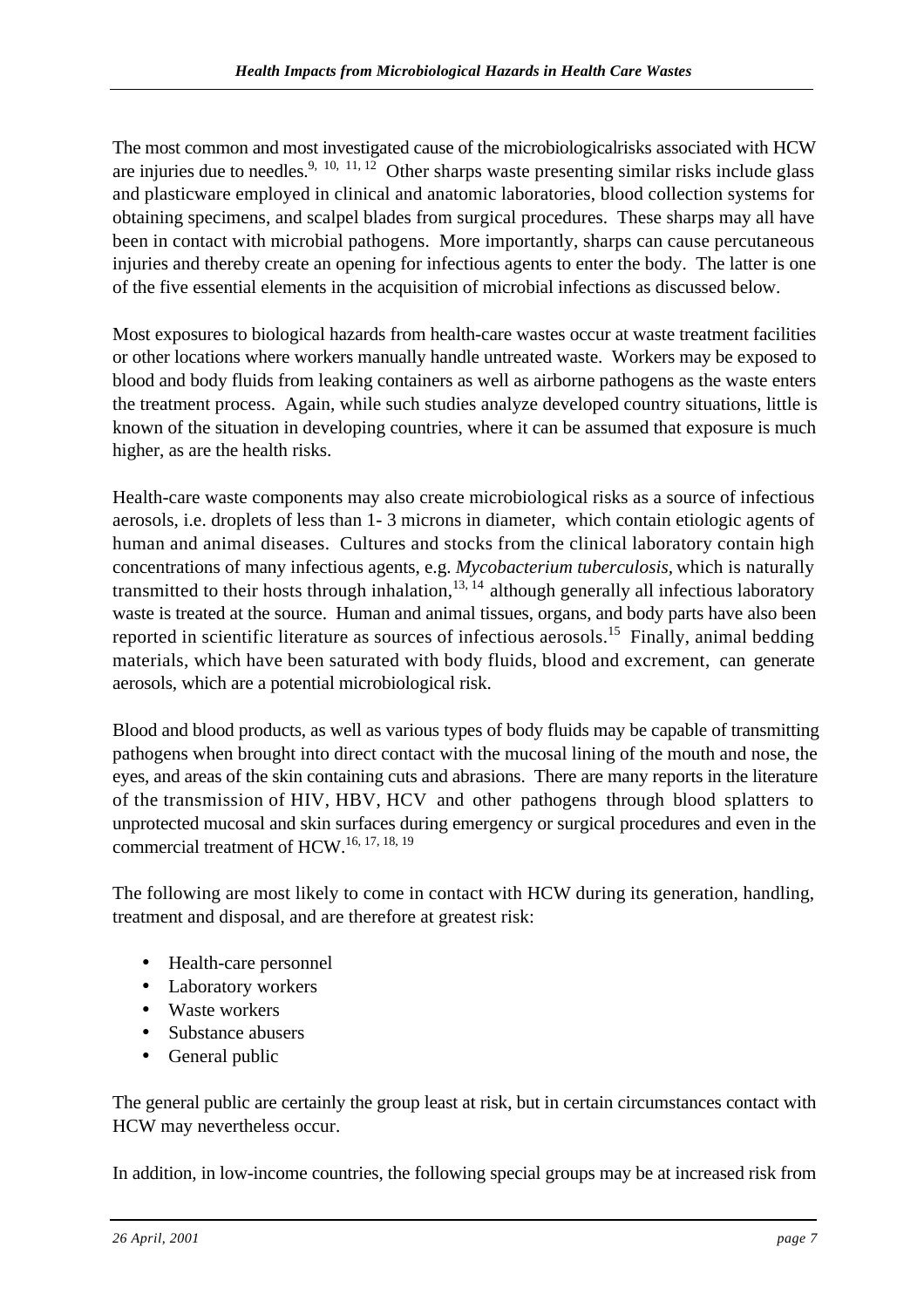## HCW:

- Scavengers sorting HCW and municipal waste containing HCW, frequently without any personal protective equipment or even adequate clothing; and
- Patients, through the re-use of syringes and other forms of medical equipment which has been "recycled" without appropriate treatment.<sup>1, 11</sup>

# **4. CHAIN OF INFECTION**

The microbial agents contained in HCW may contribute to the transmission and acquisition of infectious diseases. Some infectious agents, i.e. microorganisms capable of initiating infections or infectious diseases, are normal constituents of human and animal microflora. However, they may initiate a disease when changes occur in the agent, the host or both. More commonly the agents reside outside the host and must be transmitted from these external sources to the host to initiate an infection. The relationship between the infectious agent, the host and the mechanism through which the microorganism gains access is referred to as the chain of infection.<sup>20</sup> The chain is composed of the following five elements, all of which must be present before an infection can occur:

- 1. The presence of an infectious agent;
- 2. A sufficient concentration of the agent to cause an infection (the infectious dose);
- 3. A host susceptible to the infectious agent;
- 4. A portal of entry for the infectious agent to gain access to the host;
- 5. Mode of transmission of the agent to the host.

## **4.1 Presence of an infectious agent**

Humans and animals are always in contact with a vast array of microorganisms from a wide variety of sources, e.g. those forming part of their routine microflora, as well as the microorganisms which can be found in the natural environment in which they live. However, only a very small number of these microorganisms are pathogenic. One of the factors which determines the capability of an agent to cause disease is the virulence of the microorganism. For example, HVC has a relatively high virulence and generally contributes to the development of diseases once the host is infected.<sup>18</sup> In contrast, *Candida albicans* is routinely found associated with human skin, mucosal surfaces and the digestive system, but is not generally the cause of significant disease in healthy individuals. In brief, the pathogenicity of only a few but still significant number of microorganisms can create an infection and possible disease in a susceptible host.

Various studies have attempted to analyze the content of health-care wastes, in comparison to domestic wastes. Most of them analyzed the concentration of microorganisms, which was found to be comparable in both types of wastes. The number of microorganisms, without identifying them, does not however provide much indication on the pathogenicity of the waste. One study also analyzed the types of microorganisms, and found that health-care wastes contained a greater variety of microorganisms than domestic wastes, which had a greater content of microorganisms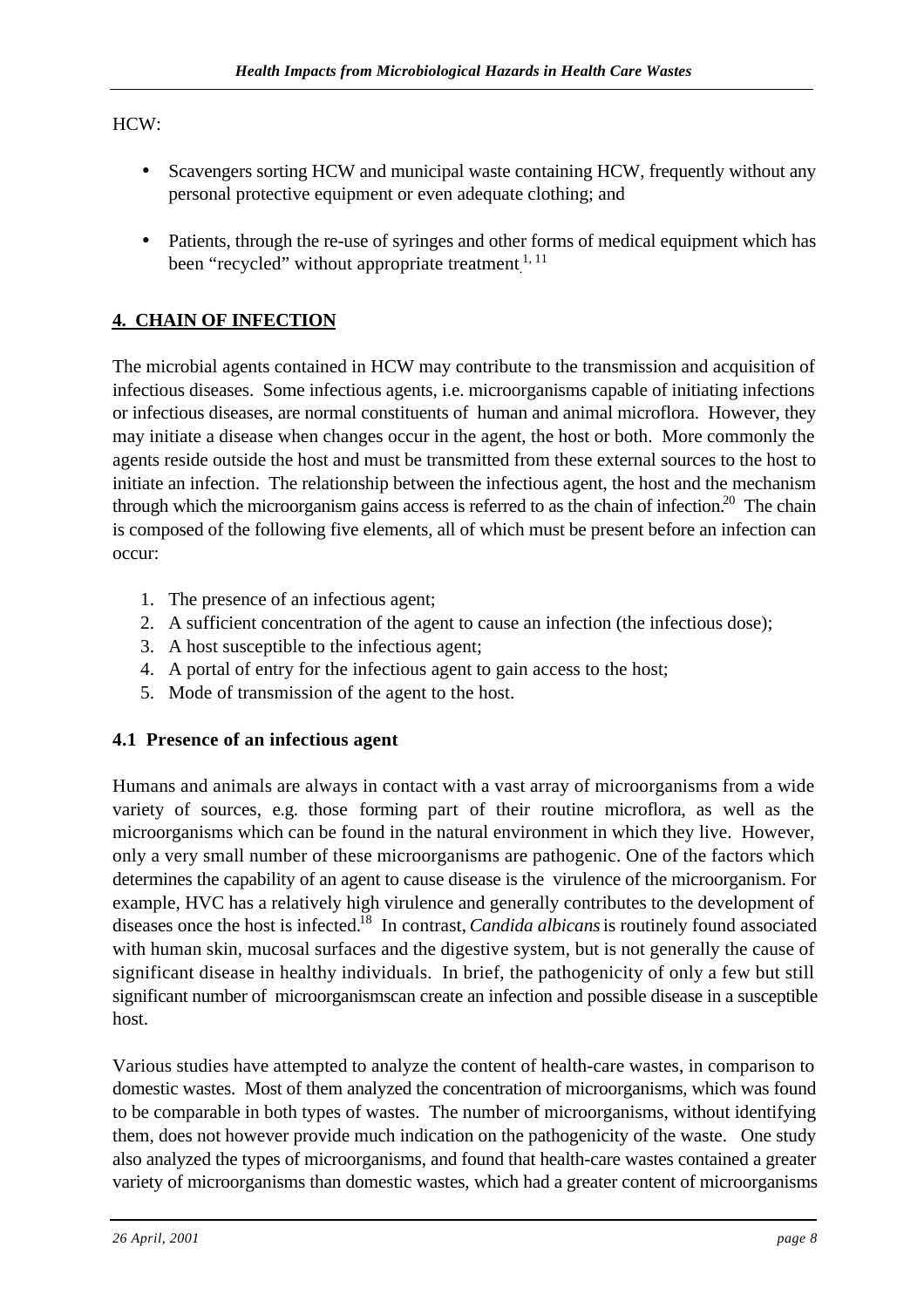of faecal origin. <sup>21</sup>

## **4.2 Concentration of infectious agent**

Of the five factors which contribute to the development of an infection, the most important for the purposes of this report is the concentration of agents required to initiate an infection, namely, the infective dose. This is specific for each agent and may vary depending upon the route and method of transmission.

## **4.3 Susceptibility of the host**

The susceptibility of a host to any given infectious agent is quite complex and dependent upon a number of factors such as the specific microbial agent, its concentration or infective doses, method of entry into the host, etc. The first defensive line of the host is the physical barrier created by the skin and mucosal membranes. Cuts, nicks, abrasions and other forms of breaks in the continuity of these barriers will favor the entry of a pathogen and the potential development of an infection. As noted previously, contact of blood and body fluids with exposed skin has contributed to the transmission of infections to health care workers.<sup>16</sup>. In addition to the skin and mucosal membranes, other determinants, including the host's immunologic status, age, genetics, etc., all contribute to an individual's susceptibility to an infection and subsequent development of disease.

## **4.4 Portal of entry**

The portal of entry for an infectious agent may be broken skin, mucosal surfaces of the mouth, nose or eyes, or the respiratory and gastrointestinal tracts. Many pathogenic microorganisms require some deliberate or accidental break in the skin, such as cuts or intravenous lines, to enter the host.

Alternatively, infectious agents in the form of particulates or aerosols, may be inhaled or accidentally transferred to the eyes, nose or mouth. The size of the particle containing the microorganism or the organism itself will govern the level within the pulmonary tree upon which it will be deposited. Large particles may never be inhaled into the lungs, but remain trapped on the nasal cilia. Small particles which are less than 5 microns in diameter can generally reach the lowest areas within the lungs, where they may initiate infection.

Pathogenic microorganisms often gain access through the host's ingestion of contaminated food or water. In addition, medical procedures such as endoscopy, can introduce infectious agents to the gastrointestinal tract. The catheterization of the host as part of standard medical procedures may lead to infections of the urinary tract and the blood.

Once the pathogenic agent has gained a portal of entry into the host, it may simply colonize the entry site without any evidence of disease. Alternatively, the same agent in contact with a different site may be capable of causing an infection and potentially the development of disease.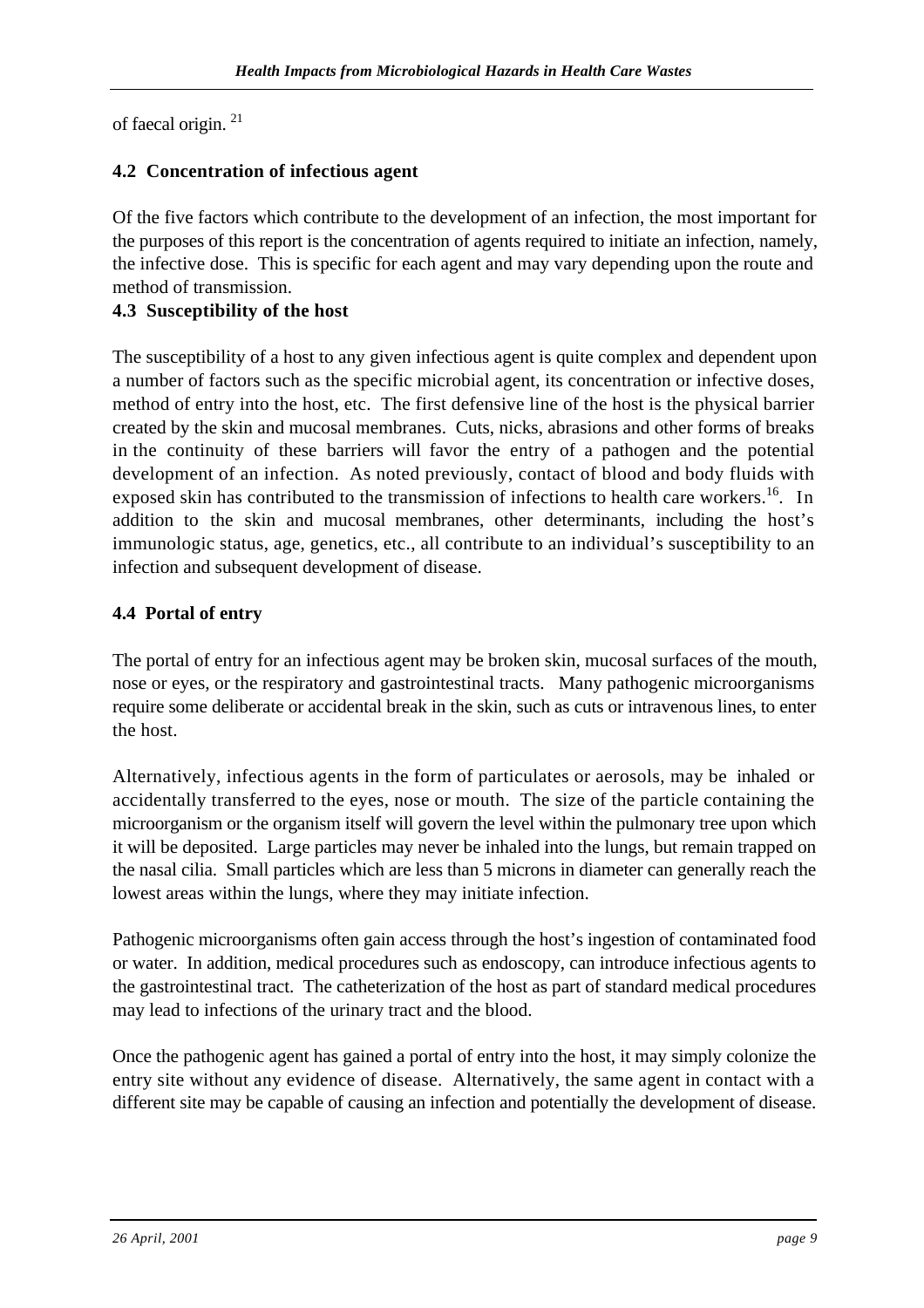## **4.5 Mode of transmission**

There are three probable modes of transmission of infectious agents from HCW to either susceptible members of the public or those that process the waste.

#### **1.** *Direct physical contact*

The host may have direct physical contact with the agent, allowing for the direct transfer (direct transmission) of the microorganism. If the other four elements of the chain of infection have been met, such contact may result in the initiation of an infectious disease. Direct transmission of pathogenic organisms from HCW is most likely to occur with discarded, untreated cultures and stocks generated in clinical microbiology and research laboratories, since the concentration of potential pathogens is far higher than in the natural environment,<sup>13</sup> or by direct exposure to blood or body fluids containing infectious agents.

#### **2.** *Generation of aerosols*

A second means of transmitting potentially pathogenic microorganisms from HCW is through the generation of aerosols, i.e., small particles of from 1-3 microns in diameter which contain the infectious agent. These particles or nuclei may remain suspended in air for long periods of time and can travel for long distances from their initial source. This can occur during the treatment process, (e.g. shredding the waste or chemical treatment). As noted previously, cultures and stocks from clinical laboratories, human and animal tissues and animal bedding materials are components of HCW which may serve as sources of infectious aerosols.<sup>13, 15, 19</sup>

#### **3.** *Vehicle-borne transmission*

Vehicle-borne transmission represents the third possible mechanism for transporting agents from HCW to a susceptible host. In this situation the microorganism is transmitted through contact with contaminated materials or vehicles. Examples of vehicle-borne sources are hollow-bore needles, items soaked and saturated with blood, blood products or other body fluids or any other contaminated HCW component which can act as an intermediate means of introducing the infectious agent through a portal of entry of a susceptible host.<sup>20</sup> Infectious agents may also be transferred to workers' clothing by splashes of blood or body fluids. Such contamination may occur in as many as half of workers in waste treatment facilities.<sup>5</sup>

#### **4.6 Potential of infection from HCW**

Considering all the parameters of the chain of infection, a likely ranking of HCW components as potential sources of occupational infection can be made as follows:

- 1. Sharps
- 2. Liquid blood and blood components, body fluids
- 3.Cultures and stocks, contaminated laboratory waste
- 4. Pathologic waste
- 5. Animal waste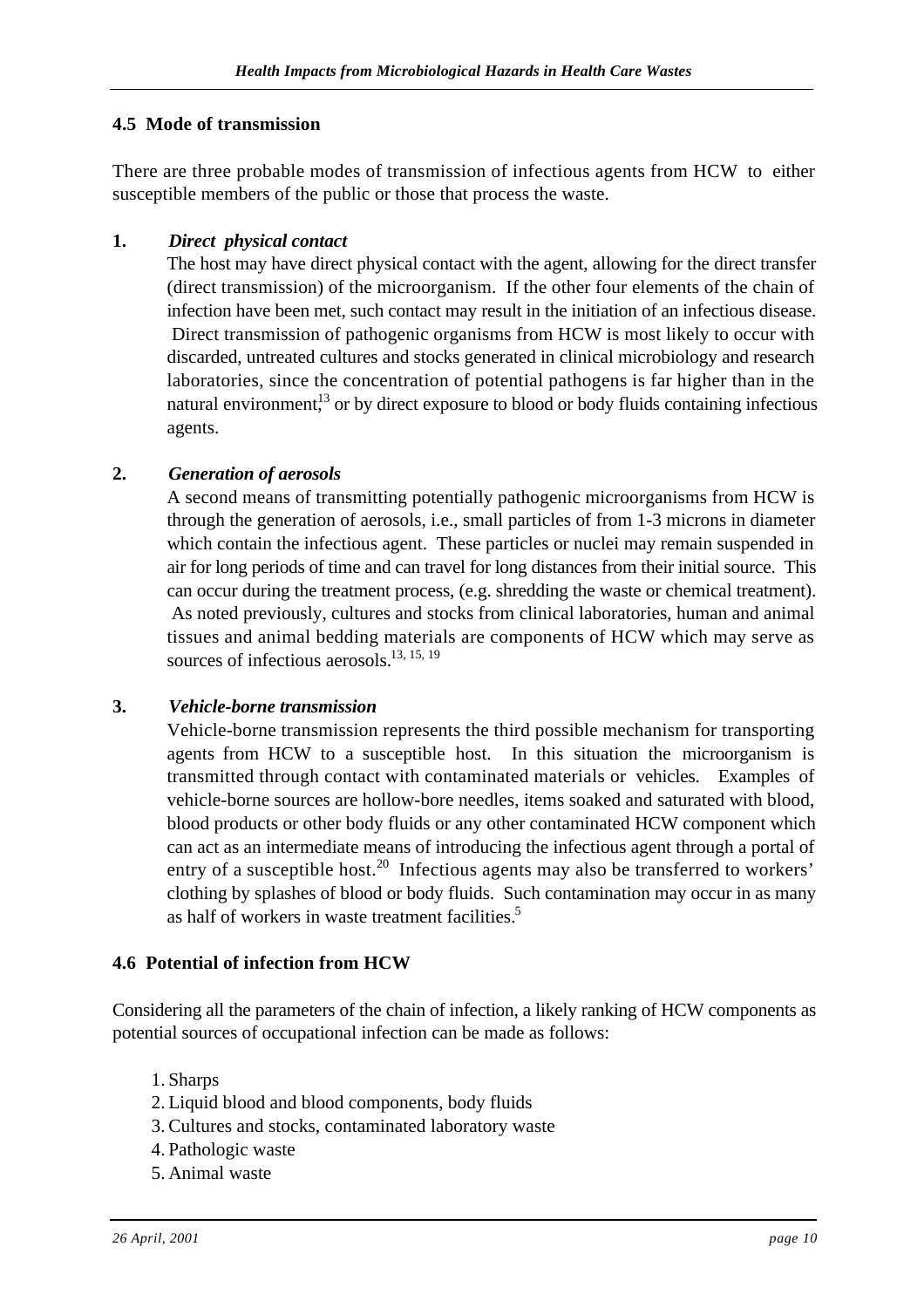## **5. OCCUPATIONAL HEALTH IMPACT OF HCW**

## **5.1 Risks associated with health-care waste treatment plants**

A search of the literature revealed only two reports on the possible occupational acquisition of infectious diseases from HCW. The more detailed of the two articles discusses an outbreak of tuberculosis among workers at a commercial HCW treatment site in the United States.<sup>19</sup> The report describes the development of active cases of tuberculosis in three employees and the seroconversion of another ten without evidence of disease. The treatment facility received HCW from medical and dental clinics, commercial clinical laboratories and hospitals. The types of waste processed consisted of cultures and stocks of infectious agents, blood, blood products, body fluids, sharps and a small amount of pathological waste.

In order to understand how these workers could have contracted tuberculosis, the processing of HCW in the treatment facility is briefly described according to information provided by the report. The waste is transported to the site in plastic, reusable containers with tight fighting lids. Within the facility, the lids of the plastic tubs are removed and the contents manually dumped into the processing unit through the use of an "in-feed" chute.

After entering the chute, the waste is shredded several times to produce pieces which are less than approximately 5 mm in diameter. The shredded waste is moved by a conveyor into large plastic containers, then compacted and sprayed with water to achieve a 10-15% moisture content. The shredding and compacting process is conducted in an enclosed area which is under negative pressure.

The containers with the moistened and shredded waste are then capped and placed into the actual treatment system where they are heated for 12 minutes to  $95^{\circ}$ C. To ensure that the required temperature has been achieved, an employee probes each container exiting the treatment system with a thermometer. Following a storage period, the containers are mechanically dumped and the treated and shredded waste is baled into bundles. The treated waste is reduced in volume by about 80%.

The report identified the following deficiencies:

- Failure of the respiratory protection equipment used in the containment area;
- Use of an airline respirator system that did not meet national standards;
- Lack of availability to an appropriately designed changing room for employees exiting the containment room;
- Unavailability of training programs to provide employees with sufficient information regarding decontamination procedures;
- Failure by employees to follow company policies, resulting in the operation of the processing system without particulate filters in place and cleaning of filters with compressed air, the latter creating aerosols of potential infectious agents.

The report further notes that "blowback" frequently occurred, i.e. the air from the containment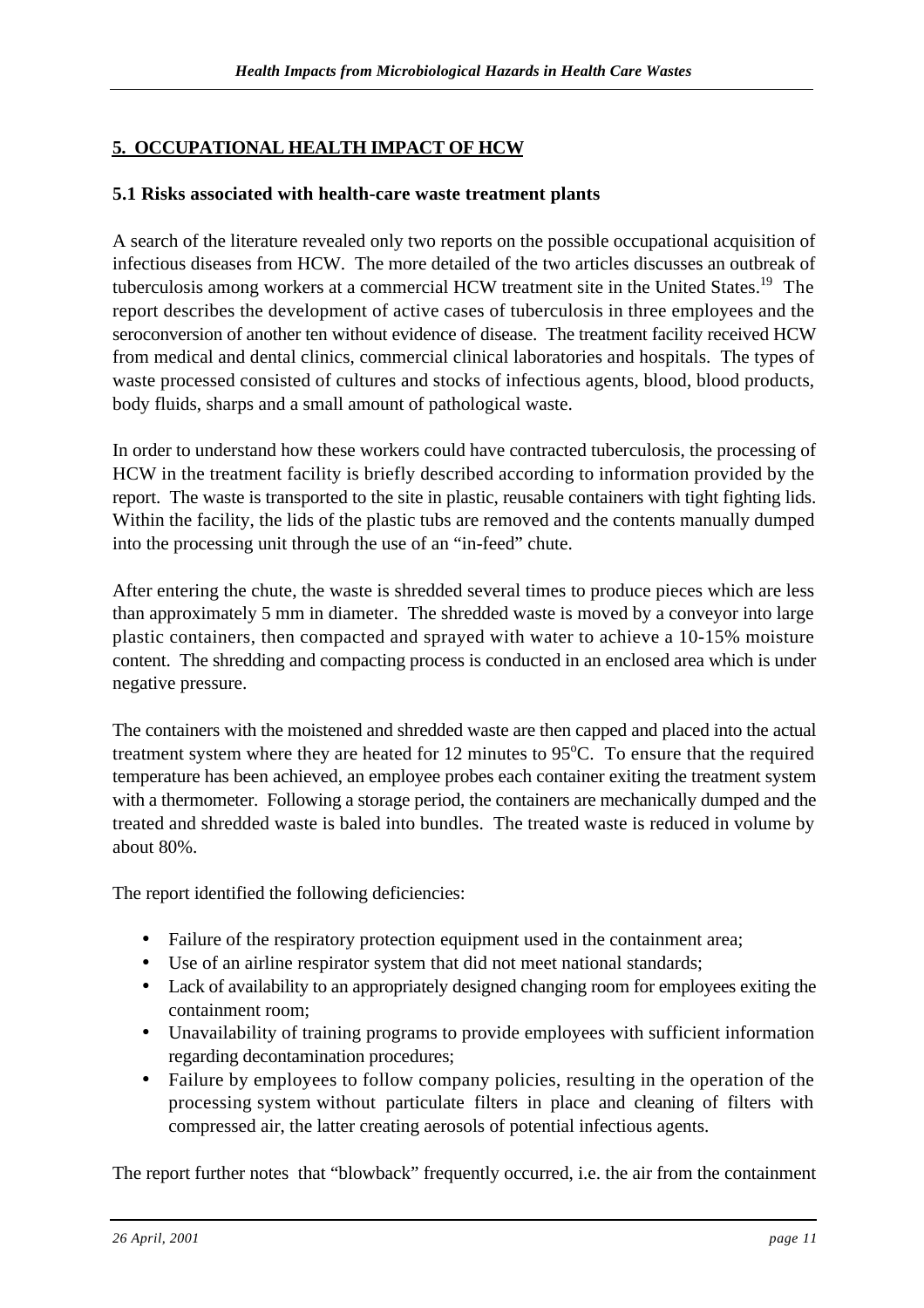room would blow back out of the in-feed chute into the main area of the treatment facility when the shredders became clogged. When this occurred, the shredders were manually unclogged, and employees were directly exposed to needles and other sharp objects.

In addition, dye testing of air samples at the in-feed station indicated the potential for aerosolizing of the HCW. Smoke tests revealed that small quantities of air could overcome the capture velocity at the face of the in-feed chute which could result in the potential release of untreated waste. Finally, the investigation demonstrated that the dumping of the waste into the in-feed chute combined with "blowback" could create infectious airborne particulates.

*In vitro* drug investigations performed by the Washington State Department of Health demonstrate that the etiologic agents recovered from three employees with active cases of tuberculosis had different susceptibility patterns. This evidence virtually eliminated the possibility of person-to-person transmission of the microorganism. Additional epidemiologic studies revealed no other person-to-person sources which could account for the infection of the three employees. Finally, the Department of Health stated that tests confirmed that one of the cases was caused by an isolate of *M. tuberculosis* which had a molecular fingerprint identical to one recovered in culture at one of the health-care facilities that would have sent its cultures and stocks to the commercial treatment facility.

While a direct connection between HCW and the development of occupationally related disease was not established in the second report, the studies did demonstrate that workers at on- and offsite treatment facilities are routinely exposed to blood splashes.<sup>17</sup> The primary objective of the investigation was to survey the workers' environment with respect to safety, aerosol, chemical, blood and microorganism risks associated with four different types of HCW treatment systems at four facilities within the United States. The processing of the waste at all four sites required manual handling of the untreated HCW from primary containers onto conveyors or into larger containers prior to treatment. Furthermore, the type of treatment technology used at the sites was not the only factor contributing to the potential exposure of employees to blood splashes or infectious microorganisms. Policies within the facilities regarding the use of personal protective equipment, uncovered containers for the transport of untreated HCW, and poor working conditions could affect the exposure risk for site personnel.

Work surfaces which employees would come into contact with during the routine processing of waste (e.g. control panels, waste containers, waste probes) were visually inspected for blood contamination and wiped with sterile cotton pads which would be used to detect the presence of hemoglobin. The workers' personal protective equipment was also inspected for obvious blood splashes. In addition, sterile cotton pads were attached to the front and back of the upper torso areas of workers' uniforms. The pads were employed to determine the presence of hemoglobin even when there was no obvious blood stains on the employees' clothing. Finally, at two of the facilities the workers' face shields or protective goggles were cleaned with sterile pads impregnated with sterile buffer and wiped with cotton pads prior to each work shift. At the end of the routine work period, the face shields or goggles were visually inspected for the number and location of blood splashes. In addition, the equipment was wiped with cotton pads for the detection of hemoglobin.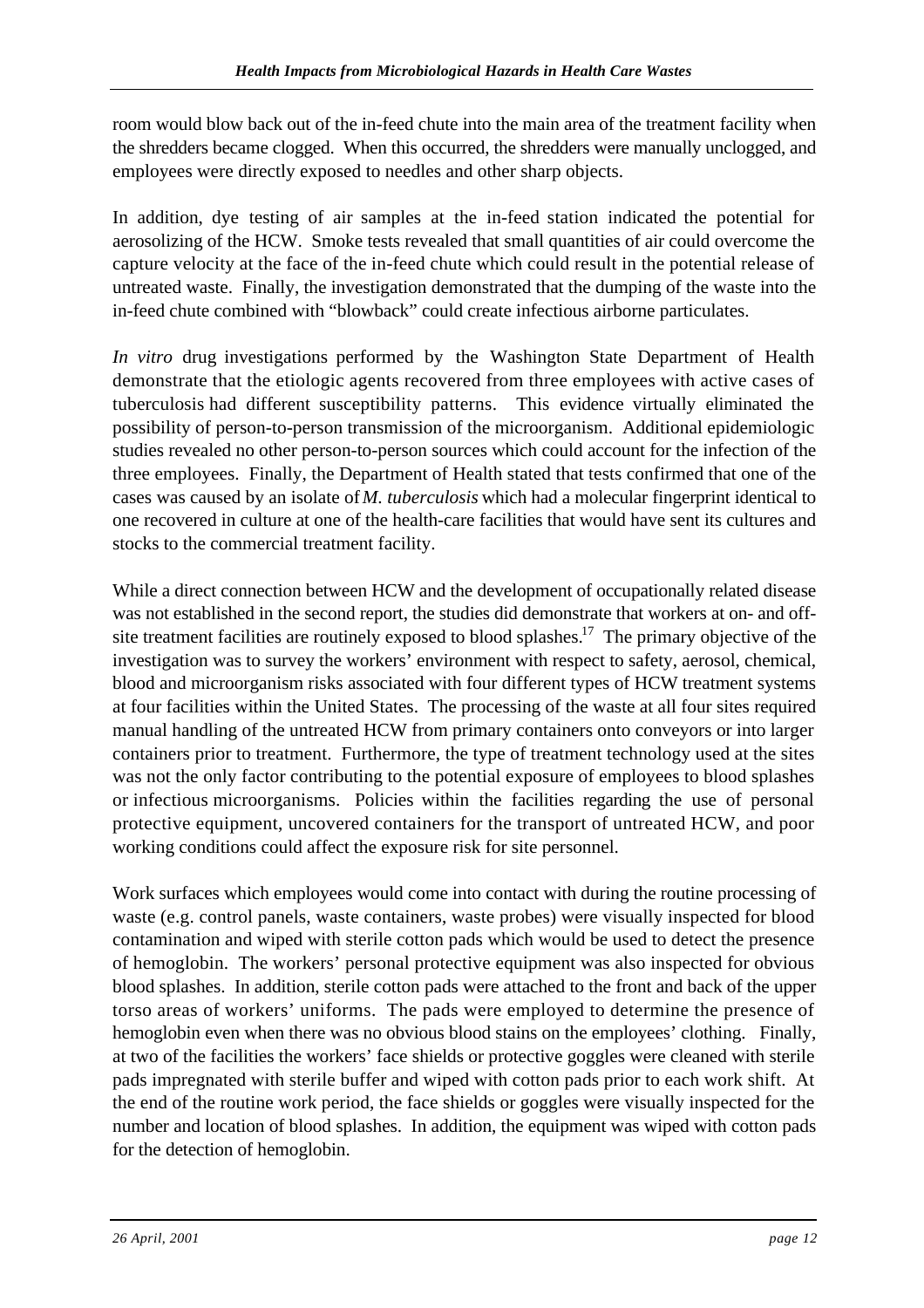The results of these investigations demonstrated the presence of obvious blood splashes and/or hemoglobin on 61 of the 96 (64%) work surfaces in the waste processing areas at two of the treatment facilities. Eleven of the 128 (8%) pads attached to the upper torso areas of the workers' uniforms in three of the treatment sites were positive for hemoglobin. Finally, hemoglobin was detected on 4 of the 18 (22%) eye protection devices screened during the studies. Controls included the wearing of cotton pads by office workers at each facility; these were all found to be negative for the presence of hemoglobin.

Microbial contamination of surfaces in all four facilities was assessed by sampling for two potential pathogens, *Staphylococcus aureus* and *Escherichia coli.* While *S. aureus* was not detected in any of the samples, *E. coli* was found in five samples from three of the treatment sites. With regard to the absence of these two common microbial pathogens on waste surfaces, the authors note "*that inactivation of some human pathogens in medical waste [HCW] begins to occur rapidly after waste generation due to adverse environmental conditions relative to temperature, moisture, and nutrients that [are] encountered during storage and transport. While this can be the situation for some vegetative bacterial pathogens, such results were not necessarily indicative of the absence of more environmentally resistant and virulent pathogens such as M. tuberculosis or a variety of blood-borne viruses*".

The authors concluded from their investigations that blood splashes pose a real and significant health risk to workers involved in on-site and commercial treatment facilities. To assess the risk generated by blood-borne pathogens within the blood splashes, the authors reviewed health risks of workers at sanitary landfills and waste transfer stations as no other applicable data existed. Based upon this assessment, the authors concluded that, under a worst-case scenario, 1 to 4 out of 10,000 workers processing HCW in the studied environments could be expected to develop HIV infections due to their activities.

## **5.2 Risks associated with sharps**

There is little documentation on occupational health impacts associated specifically with processing, treatment or disposal of sharps. Numerous reports however link the development of infectious diseases in health care workers to the contact with sharps or HCW in general, or compile information on needlestick injuries.

Probably the most frequent and intensively investigated risk is created by sharps (including needles, Pasteur pipettes, scalpel blades, blood vials, needles with attached tubing, culture dishes and other glassware) that were in contact with infectious agents.<sup>9, 10, 1, 11, 12, 22</sup> In the United States, it has been estimated that there are over 1 million injuries caused by hollow-bore needles every year among approximately 8.8 million health care workers.<sup>22</sup> However, another report has suggested that this figure represents only about one-half of the actual injuries, as many individuals are reluctant to describe such incidents.<sup>10</sup>

The actual risk of contracting a blood-borne infectious agent through needlesticks depends on a number of variables, including: $^{23, 11}$ 

• prevalence of the infectious agent in the source (patient) population;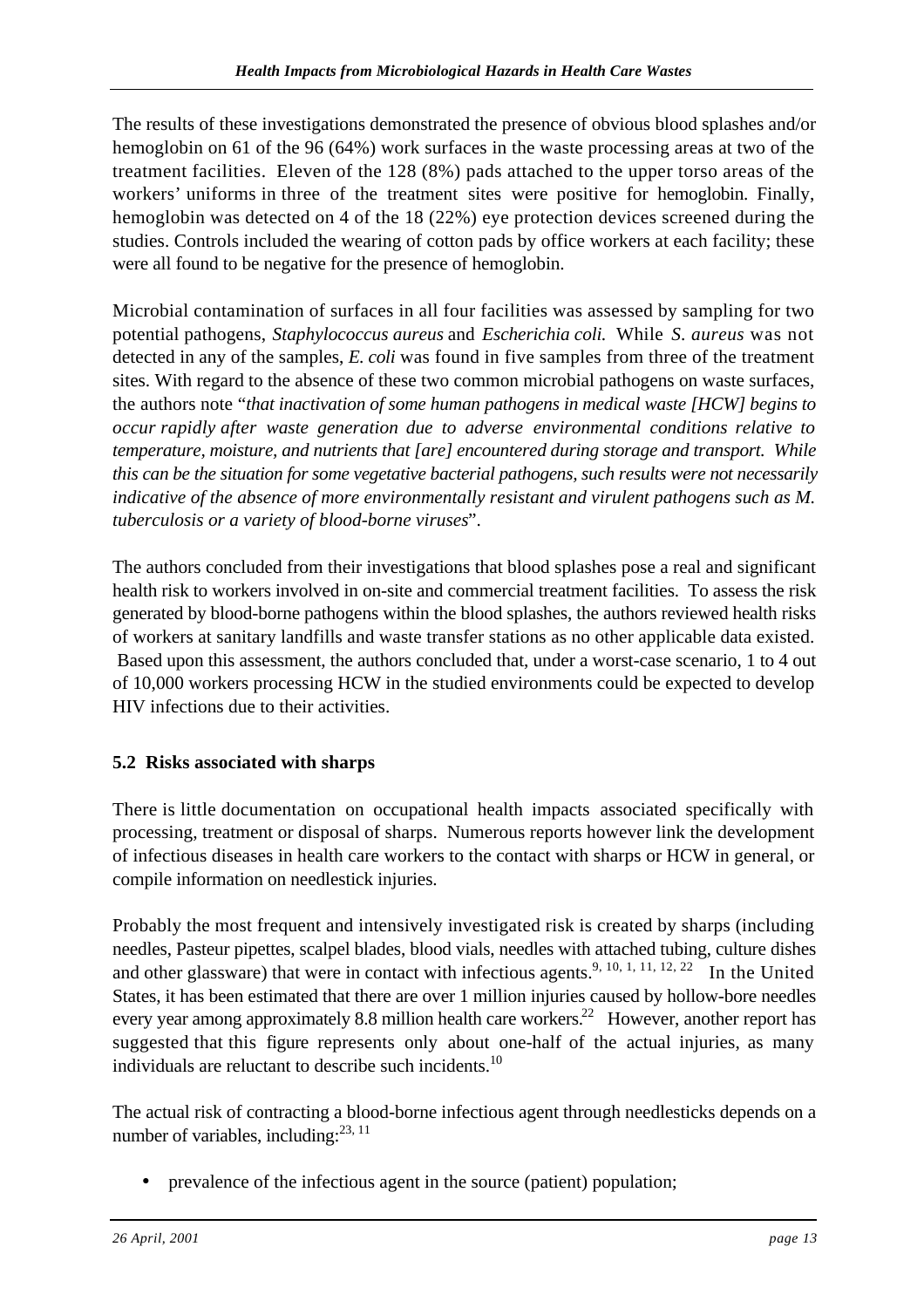- known or suspected infectious state of the individual patient;
- infectivity or pathogenicity of the virus;
- risk category of the clinical procedure;
- degree of exposure of blood at the time of the incident;
- the provision of post exposure prophylaxis.

A deep needlestick injury involving freshly drawn blood taken from a highly viremic patient with an HBV infection poses a 1 in 3 risk to the health-care worker of acquiring a similar infection. If a similar incident involved HCV, the risk to the worker would be 1 in 30 of developing an infection or disease. Finally, HIV transmission following a single sharps injury presents a 1 in 300 risk to health care personnel. It has been estimated that hepatitis, HIV and other bloodborne infectious agents infect more than 18,000 workers each year, of which approximately 250 die from the resulting disease.<sup>11</sup> Worldwide, a total of 286 staff members of health-care facilities have been reported by December 1997 to have occupationally acquired HIV infection through needlesticks.<sup>16</sup>

A study conducted in the United Kingdom reported that nurses and physicians experienced the highest incidents of needlestick injuries.<sup>11</sup> The article further related that approximately 1% of such events were experienced by porters and members of the housekeeping staff, i.e. those most likely to be involved in the processing of HCW. Since the risks of transmission of HBV, HCV, and HIV through a single needlestick are based upon deep injuries involving freshly drawn blood of highly viremic patients, it is difficult to extrapolate from these figures to risks incurred by those whose needlestick incidents resulted from their work with HCW. However, as there are no other scientific data available, one could infer from the figures of needlesticks discussed above that 40,000 of the 2 million (considering half are unreported) needlestick incidents which occur each year in health care facilities involve those responsible for treatment and/or disposal of HCW. If 1 out of every 3 deep needlestick injuries can result in HBV infections, this could translate to approximately 13,000 occupationally related cases of this viral infection in HCW workers. Similarly, it could be estimated that events involving sharps could contribute to 1,300 cases of HCV infections and 130 of HIV. Therefore, even if the actual rate of occupational acquisition of viral infections from HCW may not be as high as that extrapolated from available data, it is highly probable that needlesticks associated with HCW are potentially a significant occupational health risk.

Isolated reports refer to needlestick injuries related to sharps boxes, $24$  and the reduction of such incidents by adequate management of sharps boxes.<sup>25</sup>

Although not necessarily related to HCW, needlestick injuries in the general public have been reported, probably related to IV drug users. A recent survey of police officers<sup>26</sup> reported that 29.7% of a sample of 803 law enforcement officers ever experienced needlestick injuries during their duty. Of this group 27.7% had two or more needlesticks. Risk factors included evening shifts, pat-down searches, patrol duties, male gender and less experience.

A retrospective review of casenotes in the Dublin metropolitan area revealed 52 cases of needlestick injuries between July 1995 and October 1996 alone.<sup>27</sup> Most cases occurred in inner city areas with a recognized high prevalence of IV drug use. Although probably not related to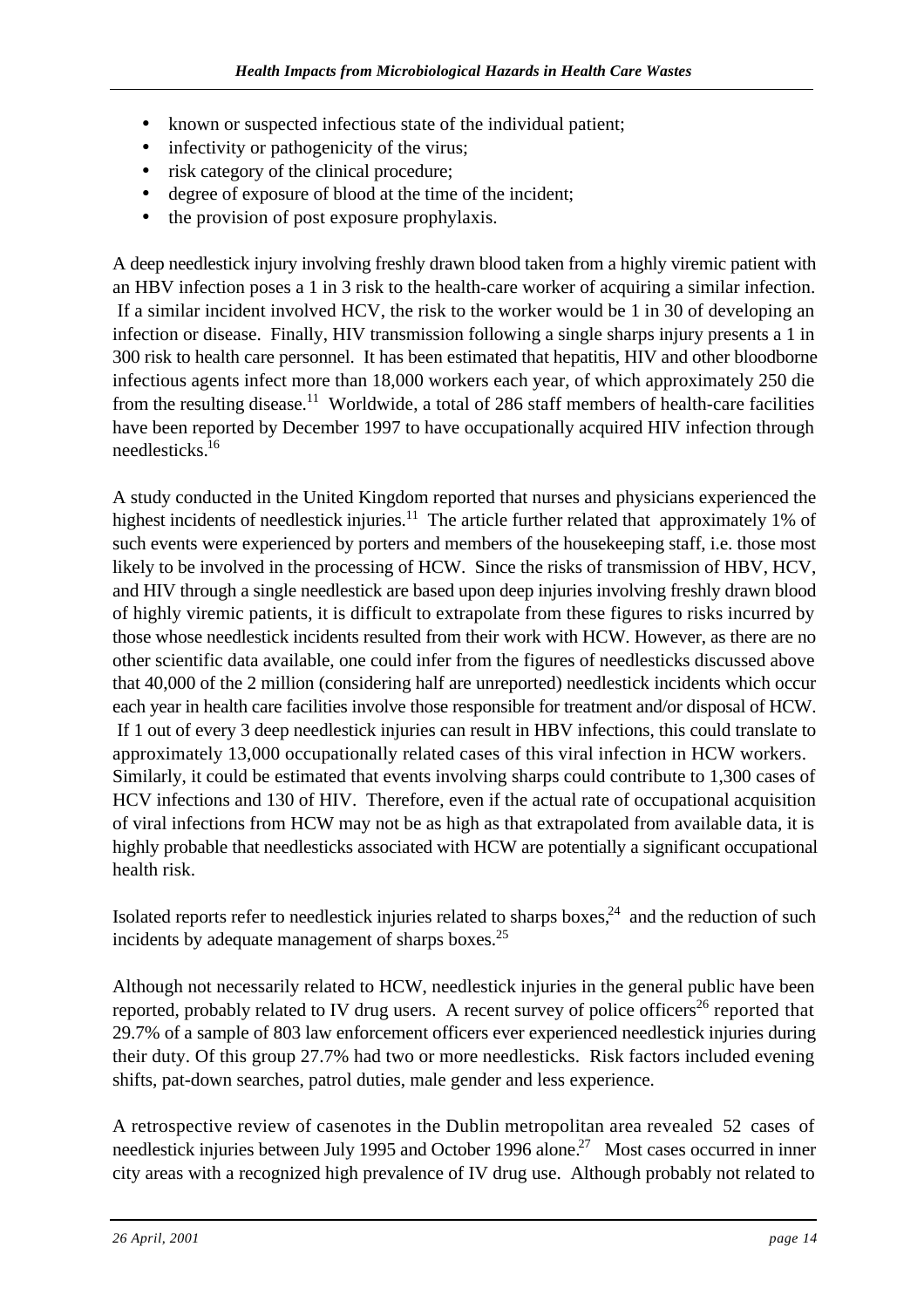wastes from health care, this reveals a problem related to the use of medical equipment.

As already mentioned, the health impacts from needlestick injuries on waste workers and scavengers have not been sufficiently reported.

#### **5.3 Risks associated with blood**

There is very little information in the scientific literature on the hazards posed by blood and blood products on the health of the public and waste workers. The data that are available are restricted to the occupational health impact of this HCW component in its liquid state. Most blood-borne pathogens have a limited ability to multiply and to remain viable longer than a few hours to a few days in dried blood. This accounts for the focus of the few existing studies on liquid blood. As pointed out in Leese, Cole and Jensen's investigations in four commercial HCW treatment sites<sup>17</sup> blood splashes were found on  $64\%$  of the work surfaces in the processing areas, 22% of the eye protection devices and 8% of the workers' clothing. The study reports that those directly handling containers of untreated HCW were at risk of exposure to blood-borne pathogens. Utilizing a worse case scenario, they pointed out that 1 to 4 out of 10,000 workers could be expected to develop HIV infections as a result of their daily work activities. Blood splashes have been suspected to have induced the transmission of HCV.<sup>18</sup>

Although the hazard created by liquid blood is primarily associated with health-care delivery, Collins and Kennedy<sup>28</sup> point out that it poses a risk to workers in other areas, such as:

- Chiropodists
- Cosmetic piercers
- Tattooists
- Acupuncturists
- Funeral home workers

While these occupations generally involve exposure to only very small quantities of blood from healthy individuals, there have been no risk analyses or other forms of scientific investigations of the hazards associated with these activities. It is most likely that blood does not pose a serious threat to those involved in these professions, but in the absence of controlled investigations it is difficult to exclude such occupational risks.

If all other parameters of the chain of infection have been met, i.e. presence of an infectious agent in a sufficiently high concentration that when it gains entry to a susceptible host it can cause infection, then vehicle-borne transmission is the most probable mechanism for transporting blood-borne pathogens. As mentioned, hollow-bore needles are the vehicles which account for the vast majority of occupational infections, but hospital bandages or surgical sponges soaked and saturated with blood, medical instruments with dripping blood from surgery or autopsy, and similar HCW components may also be responsible for the transmission of blood-borne infectious agents. Although direct contact with blood may also play a role in the transmission of infectious agents, it is of less importance than needlesticks as a means of transporting blood-borne pathogens.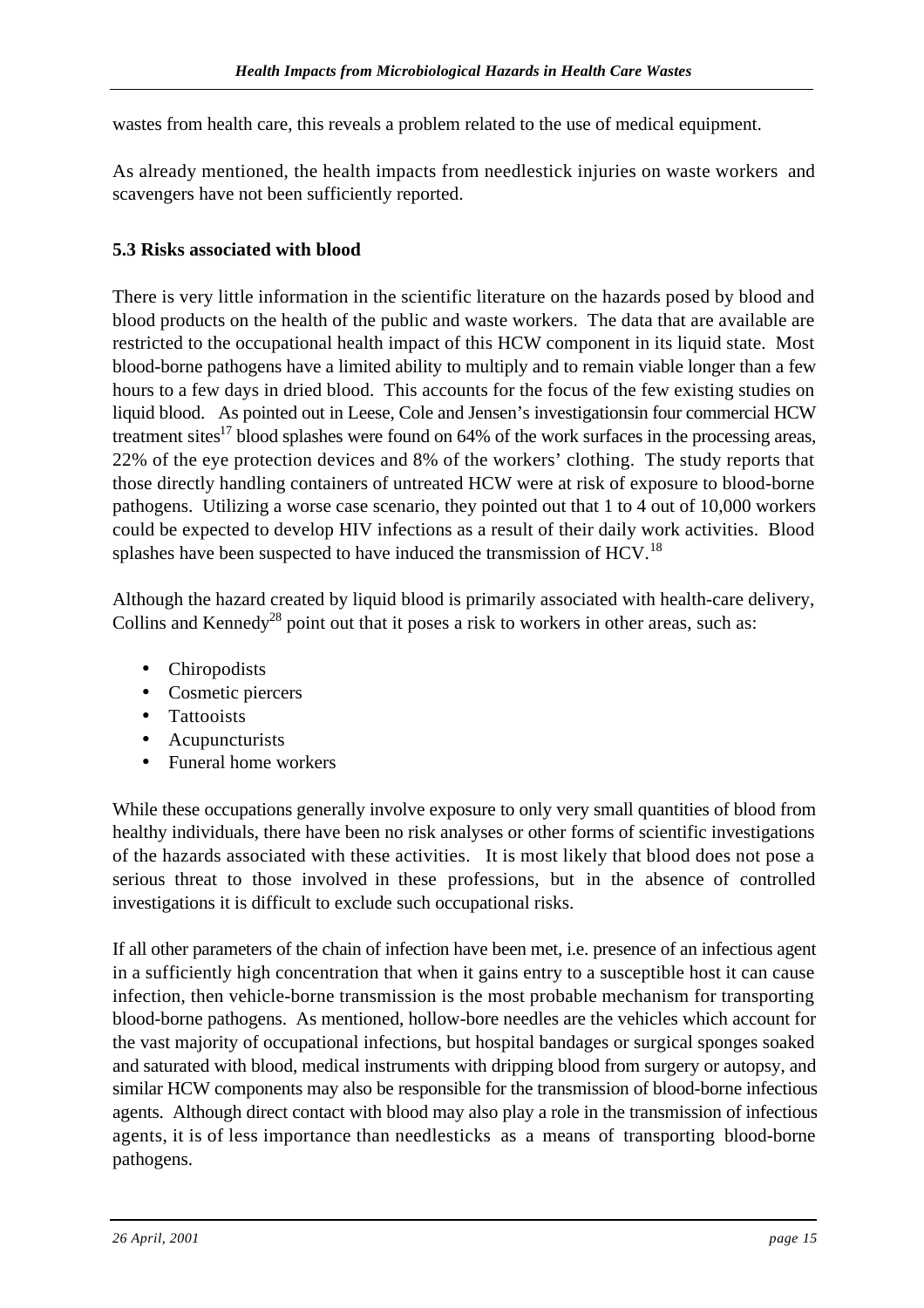In high-income countries, waste liquid blood is most often treated and disposed of through the sewage system with its associated treatment.<sup>29</sup> The concentration of blood-borne pathogens is diluted, and their viability is reduced by other constituents in sewage and during treatment. It is unlikely that these pathogens constitute a health threat. No adverse health incidents have been reported as a result of this bulk mechanism of treatment and disposal<sup>19</sup> There are, however, few publications addressing this issue and it is difficult to draw conclusions about the impact of free flowing blood in sewage systems.

## **5.4 Risks associated with exposure to municipal solid wastes**

## *High-income countries*

Because the potential pathways for exposure are similar for workers handling municipal solid waste (MSW) and HCW (provided the management practices are similar), the health impact of working with MSW may be used as an indicator of the effects of exposure HCW workers. Recent reviews of the risks associated with occupational hazards from handling MSW compile main results of related studies.<sup>30, 31</sup> These results are summarized below.

Solid-waste workers, as compared to the general population of these high-income countries, experienced:

- 6.0 times higher risk of infectious diseases (Denmark $^{32}$ )
- 2.6 times higher risk of allergic pulmonary diseases (Denmark<sup>32</sup>)
- 2.5 times higher risk of chronic bronchitis (Switzerland<sup>32</sup>)
- 1.2 times higher risk of hepatitis (Italy<sup>33</sup>)

The primary factor contributing to pulmonary problems in the workers was bioaerosols containing Gram-positive and negative bacteria, aerobic actinomycetes and filamentous fungi. The Gram-negative bacteria produce endotoxins on their outer membranes which act as pulmonary immunotoxicants. The aerobic actinomycetes (filamentous Gram-positive bacteria) found in MSW are the same as those involved in 'farmer's lung disease', a type of chronic bronchitis. The fungi form spores which are known human aeroallergens, as well as mycotoxins (metabolites formed through the growth of fungi) which appear to suppress the host's pulmonary immune system, contributing to various forms of pulmonary infections and disease. In comparison to ambient air conditions bioaerosol levels in various types of MSW facilities were:

- 2-4 times higher in sanitary landfills  $(Italy<sup>33</sup>)$
- 2-10 times higher within material recovery plants (Finland<sup>34</sup>)

Although MSW workers in high-income countries generally use some form of personal protective equipment to minimize direct contact with the waste, they still have a higher incidence of infectious diseases. For example, as noted above, investigations in Denmark indicated that MSW workers were six times more likely to suffer some form of infectious disease when compared to Denmark's total work force.<sup>32</sup> Results from other Danish studies indicated that these same workers were exposed to higher levels of airborne pathogens.<sup>32</sup>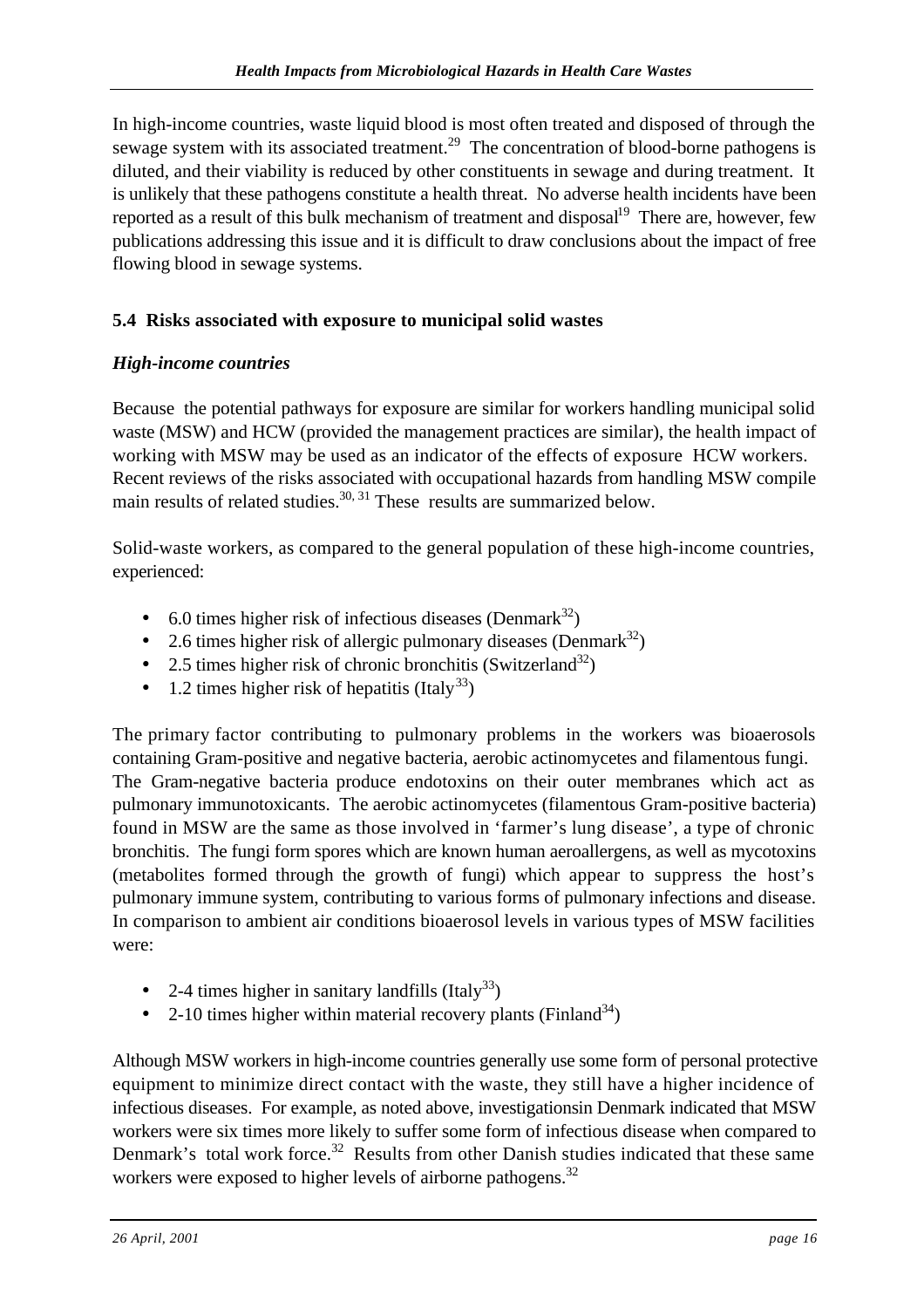Investigations conducted in 1990 in Genoa, Italy demonstrated a higher seroprevalence of hepatitis in the city's MSW workers than found in the general population.<sup>33</sup> Data also indicated the probability of workers contracting HBV increases with their tenure in the MSW facilities. Approximately 20 years ago it was general policy in many high-income countries to collect and dispose of HCW with MSW. As a result, needlesticks were frequently reported by MSW workers. For example, in the early 1970's there were 50-100 needlestick injuries to MSW collectors in New York City. However, no correlation with disease incidence was found.<sup>35</sup>

According to these results, workers in high-income countries involved in processing, treatment and disposal of waste are more likely to be exposed to and contract a greater number of different forms of pulmonary disorders and infectious diseases than the general population. Confounding factors, such as socio-economic status, could cause increased disease rates in waste workers. It would appear, however, that the exposure to such waste contributes significantly to these results, at least in high-income countries. If waste workers are at higher risk of acquiring an infection from pathogens contained in the waste, this has several implications for selecting management options for HCW. This fact should be kept in mind during the decision-making process whether or not to join specific components of HCW to the MSW stream.

Analysis of the microbiological content of MSW and HCW has shown similar concentrations of microorganisms in both types of wastes.<sup>8</sup> Collins and Kennedy<sup>8</sup> describes studies of health- care waste versus domestic waste and reports that 2% of blood-stained waste was positive for hepatitis viruses and that poliovirus<sup>16</sup> and echovirus<sup>13</sup> were recovered from soiled diapers in domestic waste.

In the course of several studies a variety of pathogens and non-pathogens have been found in solid wastes. Relatively few of these organisms are likely to survive at the temperatures and pH found in health-care and domestic waste. The presence of microorganisms which produce endotoxins may present a health hazard to workers during the handling of waste,<sup>8</sup> as does the presence of vectors such as flies and birds which come in contact with uncovered waste sites.

## *Low-income countries*

There are very few reports on the occupational health risks of MSW in low-income countries. Available studies are generally limited to anecdotal information without any references to control groups or incidence rates in the general population. The few quantitative investigations which have been described in the literature are primarily concerned with waste pickers, or scavengers searching for recyclable materials. Since there is no data beyond anecdotal information indicating the health risks to MSW or HCW workers in low-income countries, it is difficult to estimate the severity of the situation. Waste dumps in low-income countries often contain a mixture of MSW, HCW, and hazardous materials. Scavengers are therefore exposed to a greater variety of risks.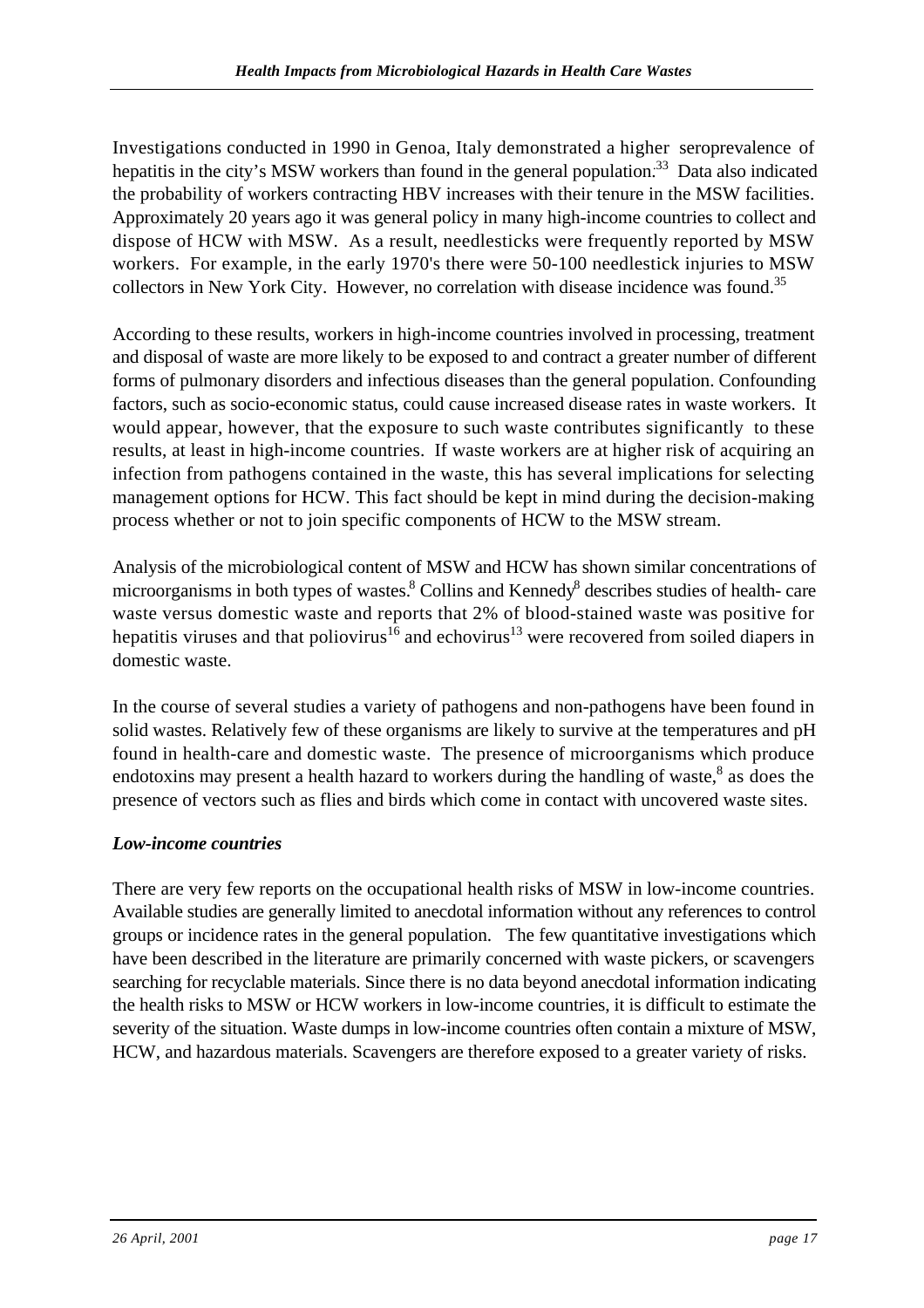The waste sorting and recycling activities of waste pickers at the open dumps are conducted manually, with minimal washing equipment and virtually no dust controls or personal protection devices. Since the HCW is often present within the same disposal sites as the MSW, the pickers routinely segregate and recycle disposable syringes, other medical devices and cotton bandages.

In addition, studies in several countries have shown associations between working at open dump sites and increased respiratory problems, notably:

- Epidemiological surveys of 400 waste pickers in Calcutta, India showed that 71% of the workers experienced some form of respiratory disease as compared to 34% of the control  $\text{group}$ ;  $^{36}$
- 25% of the workers at a dump site in Bombay had coughs and approximately 26% experienced dyspnea;<sup>37</sup>
- Testing the pulmonary function of waste pickers at a dump in Bangkok revealed that 40% were below the normal range; $38$
- Studies of 194 children working as waste pickers in Manila revealed that 23% had chronic coughs and 19% experienced shortness of breath. In only 3% of these children could the symptoms be attributed to pulmonary tuberculosis. In addition, 53% of these waste pickers had decreased pulmonary functions when compared to the city's general population.<sup>38</sup>

Of the 95 waste workers studied at an open dump site in Bombay, 80% had eye problems, 73% respiratory ailments, 51% gastrointestinal ailments, and 40% skin infections or allergies.<sup>37</sup> An investigation of waste pickers who worked at a site in Calcutta revealed that 32% had protozoal and helminthic infections as compared to 12% in the control population of a nearby town.<sup>36</sup> Similar high incidences of infectious and noninfectious diseases among waste pickers and in populations that live near open dump sites in many other low-income countries have been described.

These results may certainly be influenced by several confounding factors. In low-income countries, waste workers are likely to have a low socio-economic status and are usually exposed to many other risk factors and poor living conditions, such as inadequate sanitation, poor housing, unsafe water supply, and restricted access to health care. However, as workers are exposed directly and without adequate personal protection to MSW which includes hazardous substances, a partial contribution to the increased disease rates from exposure to wastes is likely.

# **6. NON-OCCUPATIONAL HEALTH IMPACTS FROM HCW**

## **6.1 Health impacts from accidental exposure**

In this review no scientific reports could be identified that document transmission of infectious disease in a non-occupational setting in high-income countries caused by direct, accidental contact with HCW. This does not mean that such incidents do not occur, but rather that they may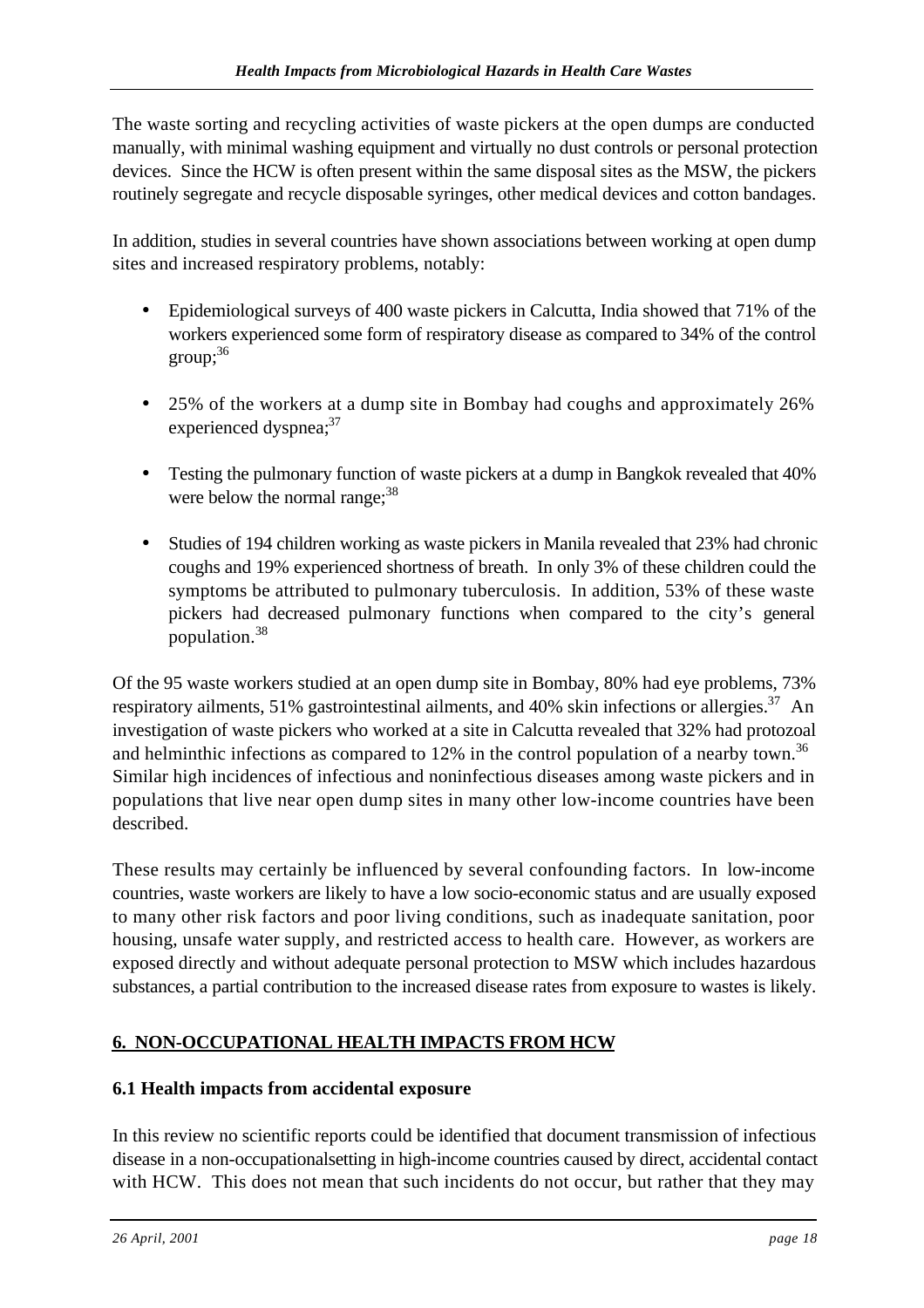simply go unreported. It is extremely difficult and exceedingly costly to conduct controlled epidemiologic investigations of the health impact of HCW in non-occupational settings. For example, it would be almost impossible to know for sure that the infection of a child was acquired as a result of his/her playing with a discarded, untreated sharp or unit of blood. Anecdotal information indicates that these sorts of incidents do occur; but without appropriate reporting and studies, it is difficult to quantify the risk posed by HCW in these situations.

Changes in the delivery of health care also result in increasing quantities of waste, part of which may be generated outside health-care settings. Hemodialysis and chemotherapy are increasingly used in patients' homes. Ventilator-dependent patients are being discharged from hospitals to continue their therapy at home. In addition, illegal intravenous drug users, many of whom have rates of HIV and HBV infections higher than in the general population, frequently discard their utensils and used needles and syringes in public areas.

Although the public may not have direct contact with the HCW from health-care facilities, there is a high probability that members of the public could be affected by the ever increasing volume of HCW created through patient care in the home. It has been estimated that in the USA there are over 1,000 needlestick injuries which occur annually among those that collect MSW from homes.<sup>31</sup> These incidents could, in theory, result in at least two HBV infections per year.

There is anecdotal information of discarded syringe needles, as well as sharps containers filled with used syringes being found in parks, playgrounds and other public gathering places in cities across the United States. Therefore, currently available information clearly indicates that the population of high-income countries can and quite probably does have contact with various components of HCW.

The most recent incident in Russia which involved children in a playground being exposed to discarded smallpox vaccine vials which had not been inactivated is a further example of the potential for exposure of the public to infectious agents from improperly handled HCW. In this particular incident eight children were hospitalized with temperatures of 39 to 40°C and skin eruptions. Considerable difficulty was encountered in identifying the causative agent.

Given the increasing volume of such waste and number of possible sites at which the public could contact the waste, it is almost impossible for members of the public not to be affected by HCW. As noted above, the absence of studies on infections in the public resulting from HCW does not mean that they do not occur.

# **6.2 Health impacts from non-accidental exposure**

Non-accidental exposure to HCW mainly occurs in developing and transitional countries, by intentional re-use of disposable medical equipment, in particular plastic "single use" syringes. An important body of evidence suggests that in such countries where hepatitis B and hepatitis C lead to a high burden of chronic liver disease, re-use of injection equipment without sterilization causes a high proportion of new cases of infection.<sup>13</sup> Each year, re-use of injection equipment in the absence of sterilization causes an estimated 8 to 16 million HBV infections, 2.3 to 4.7 million HCV infections, and 80,000 to 160,000 HIV infections,<sup>40</sup> costing 1.3 million future early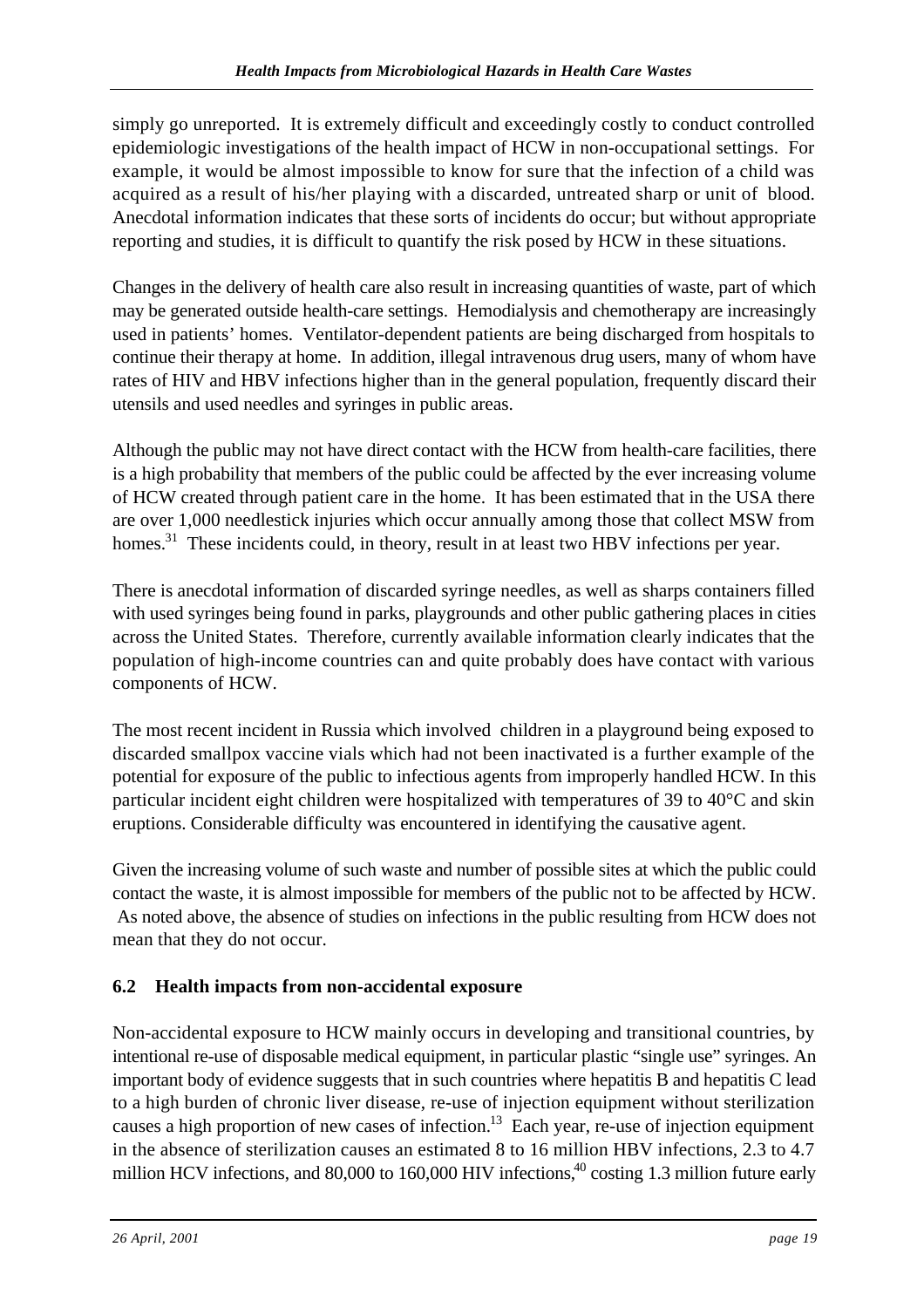deaths, 26 million of years of life lost, and US\$ 535 million direct medical costs.<sup>8</sup> Among reported breaks in infection control practices, the failure to dispose of disposable syringes in order to re-use them in the absence of sterilization is one of the most common.

Little evidence is available on the health impacts of other re-used medical devices, but there is documentation on the re-use of bandages and other medical items.

Re-use of disposable injection equipment in the absence of sterilization is caused by $39$  an absence of awareness among patients and healthcare workers that re-use of dirty injection equipment can transmit infections,  $40$  shortages of injection equipment, and  $41$  a failure to adequately dispose of injection equipment at the point of use. Of the observed re-use of injection equipment, the available evidence does not allow calculating the proportion of re-use that is attributable to lack of awareness, shortages of supplies, or poor waste disposal. However, the only way to ensure that disposable syringes and needles are not re-used and do not lead to accidental needle stick injuries is efficient, safe, and environment-friendly sharps waste management.

# **7. DISCUSSION AND CONCLUSIONS**

The information presented in this report is compiled from the few controlled studies and qualitative observations of the occupational and public health impact of microbiological hazards in HCW. Because of the lack of adequate documentation in this area it is difficult to draw firm conclusions. In developing countries, the evidence suggests that inadequate management of infectious health-care waste has a low probability to result in incidents, but which may be associated with relatively serious consequences. In developed countries, in particular where health-care waste is disposed of in uncontrolled waste dumps and where scavenging, waste sorting or recycling is involved, it is likely that a significant health impact is caused on those exposed.

During waste treatment, the acquisition of active tuberculosis by workers in a commercial treatment facility, the high number of potentially infectious blood splashes occurring during on and off-site HCW treatment, the greater incidence of infectious and noninfectious diseases among workers at MSW landfills, and the increased volume of HCW components in the MSW stream as a result of the rise in home care, indicate that poor management of HCW can have a significant impact on the health of the public and workers.

The impact of HCW in low-income countries is very likely to pose a great risk to workers and the public due to poorer practices of waste management and personal protection of workers. In addition, the consequences of the hazards posed by HCW in low-income countries may be more significant due to limited availability of immunization against infectious diseases.

The occupational and non-occupational health risks from microbiological hazards in HCW are created by the following components:

• Sharps (e.g. hypodermic needles and syringes, Pasteur pipettes, scalpel blades, lancets, blood vials) as they can cause physical injury and thereby create a portal of entry for the transmission of infectious agents. It is therefore important that these items be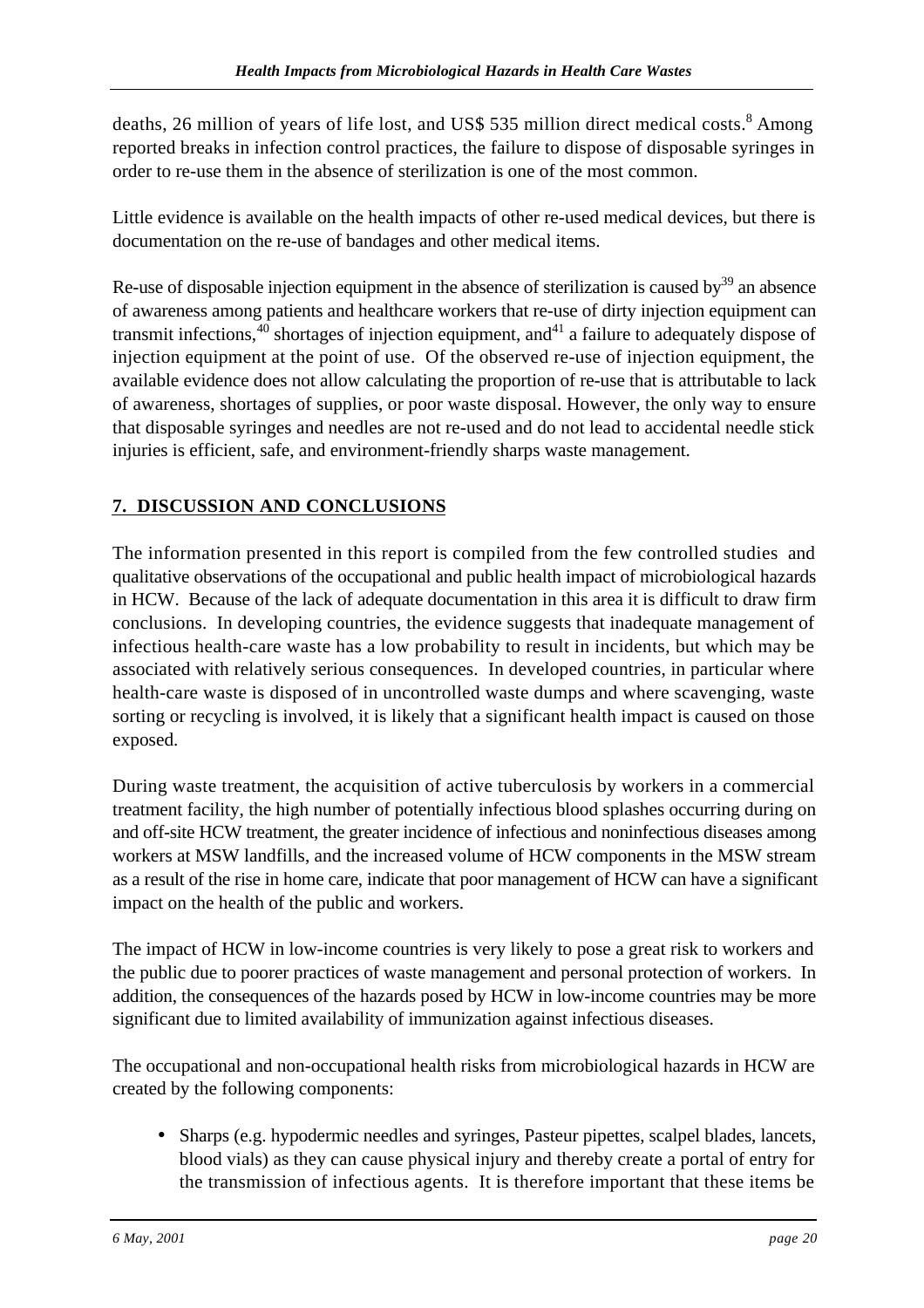isolated by collecting and storing them in puncture-proof containers and be treated or isolated safely, and rendered either inaccessible or decontaminated and unusable.

- Blood and blood products (e.g. discarded serum and plasma, containers with free flowing blood, surgical sponges saturated to the point that the blood is free flowing or dripping) are potential reservoirs of infectious agents. As a precaution, these components of the HCW stream should be treated or disposed of adequately, and not merged with the municipal waste stream.
- Cultures and stocks (e.g. cultures of infectious agents from research and clinical laboratories, live and attenuated vaccines, antigens and antitoxins) may contain relatively high concentrations of agents known to be pathogenic to man and animals. These materials should be treated at the site of generation to limit the hazards. When this is not possible, they must be appropriately packaged and transported to commercial treatment facilities.
- Some HCW treatment systems create potential microbiological hazards by creation of aerosols, by blood splashes during handling or by airborne endotoxins from microorganisms in the waste. The provision of respiratory protections and protective clothing minimizes these exposures to workers.
- Microorganisms, including human pathogens, have been shown to remain viable in HCW. Conditions in such waste however usually do not favour growth or survival.
- Health care waste workers should wear adequate protective equipment. They must be fully trained in handling potentially infectious wastes.
- Segregation and treatment of HCW at the source of generation will minimize the amount of potentially infectious materials which reach landfills and open dumps, and reduces potential exposure of waste workers, scavengers and the public.

Review of the published information on the microbiological hazards associated with HCW have shown that there are several areas of concern for the potential transmission of human pathogens to the public and waste workers. If HCW are separately and adequately packaged, stored, transported, handled and treated, the hazards are minimal.

Further scientific information on the risks from exposure to the various components of HCW would be useful in defining best practice and precautionary measures. In developing countries, a number of measures are immediately necessary and could be readily implemented in order to reduce an important disease burden.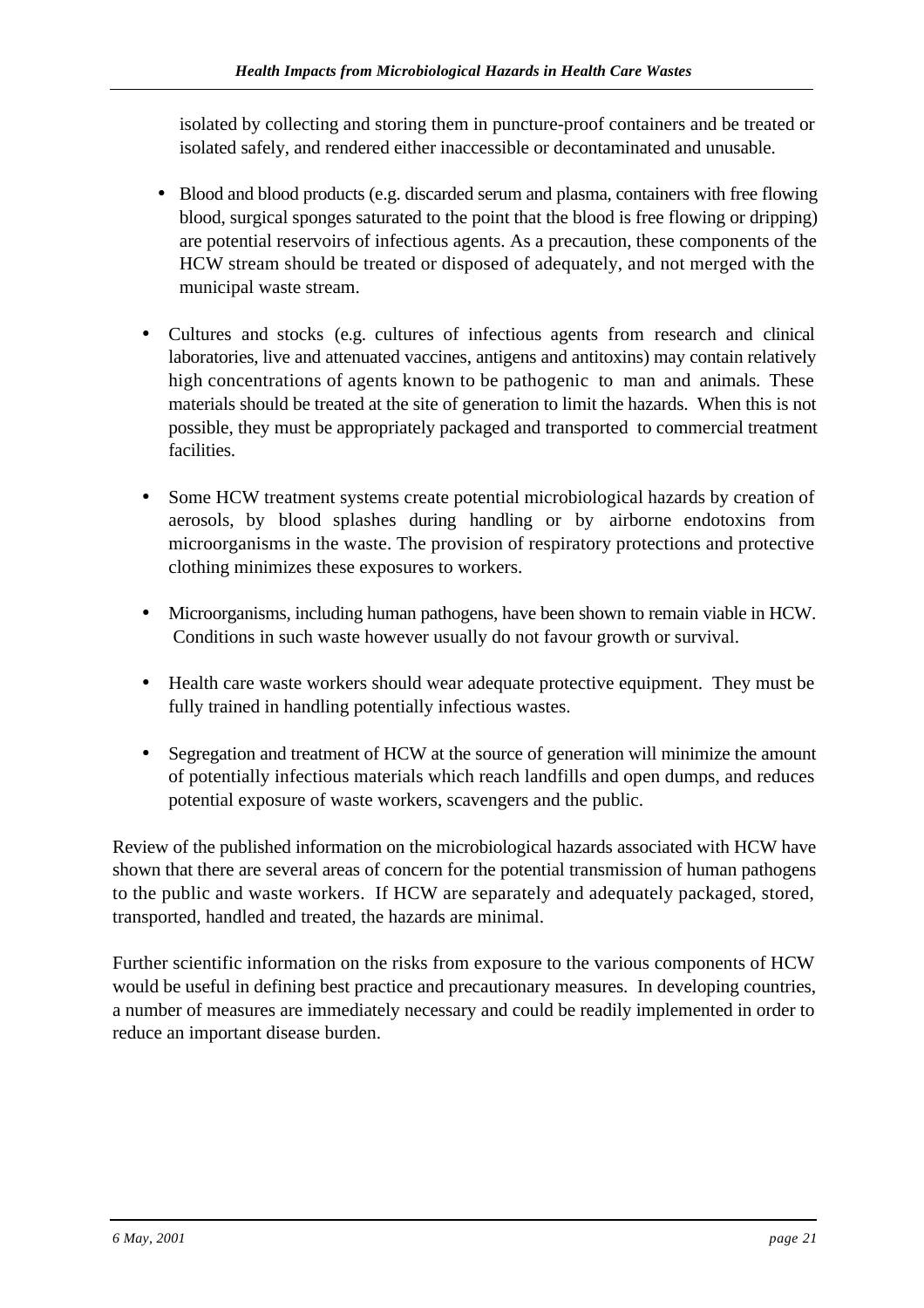#### **8. REFERENCES**

j

- <sup>1</sup> Kane A, Lloyd J, Zaffran M, Simonsen L, Kane M. Transmission of hepatitis B, hepatitis C, and human immunodeficiency viruses through unsafe injections in the developing world: model-based regional estimates. Bull World Health Org, 1999, 41:151-154.
- <sup>2</sup> Source: Reuters Online, 19 Jun 2000, Smallpox: Russian Children Affected By Dumped Vaccines.
- $3$  Ayliffe GAJ. Clinical waste: how dangerous is it? Curr Opin Inf Dis, 1994, 7:499-502.
- <sup>4</sup> Keene JH. Medical waste:a minimal hazard. Inf Con Hosp Epidem, 1991,12:682-685.
- <sup>5</sup> Owen K, Leese L, and Hodson R. Control of Aerosol (Biological and Non-Biological) and Chemical Exposures and Safety Hazards In Medical Waste Treatment Facilities. Final Report 1997. Centers for Disease Control and Prevention, NIOSH, Cincinatti. OH.
- 6 Rutala WA, Mayhall, CG. Medical waste. Inf Cont Hosp Epi, 1992, 13:38-48.
- $7$  Pruss A, Giroult E, Rushbrook P (eds). Safe management of wastes from health-care activities. Geneva, World Health Organization, 1999.
- <sup>8</sup> Collins CH and Kennedy DA. The microbiological hazards of municipal and clinical wastes. 1992. J.Appl. Bacteriology. 73:1-6.
- <sup>9</sup> Dale JC, Pruett SK, Maker MD. Accidental needle sticks in the phlebotomy service of the department of labortory medicine and pathology at Mayo Clinic Rochester. Mayo clin Proc, 1998, 73:611-615.
- <sup>10</sup>Haiduven DJ, Simpkins SM, Phillips ES, Stevens DA. A survey of percutaneous/mucocutaneous injury reporting in a public teaching hospital. J Hosp Infect, 1999, 41:151-154.
- <sup>11</sup> Morgan DR. Needlestick and infection control: policies and education. AIDS Letter, 1999, 71:1-4.
- $12$  Smedley J, Coggon DE, Heap D, Ross A. Management of sharps injuries and contamination incidents in health care workers: an audit in the Wessex and Oxford regions. Occup Med, 1995, 45:273-275.
- <sup>13</sup> Centers for Disease Control and Prevention. Guidelines for preventing the transmission of *Mycobacterium tuberculosis* in health-care facilities. Morb Mort Weekly Rpt, 1994, 43:RR-13.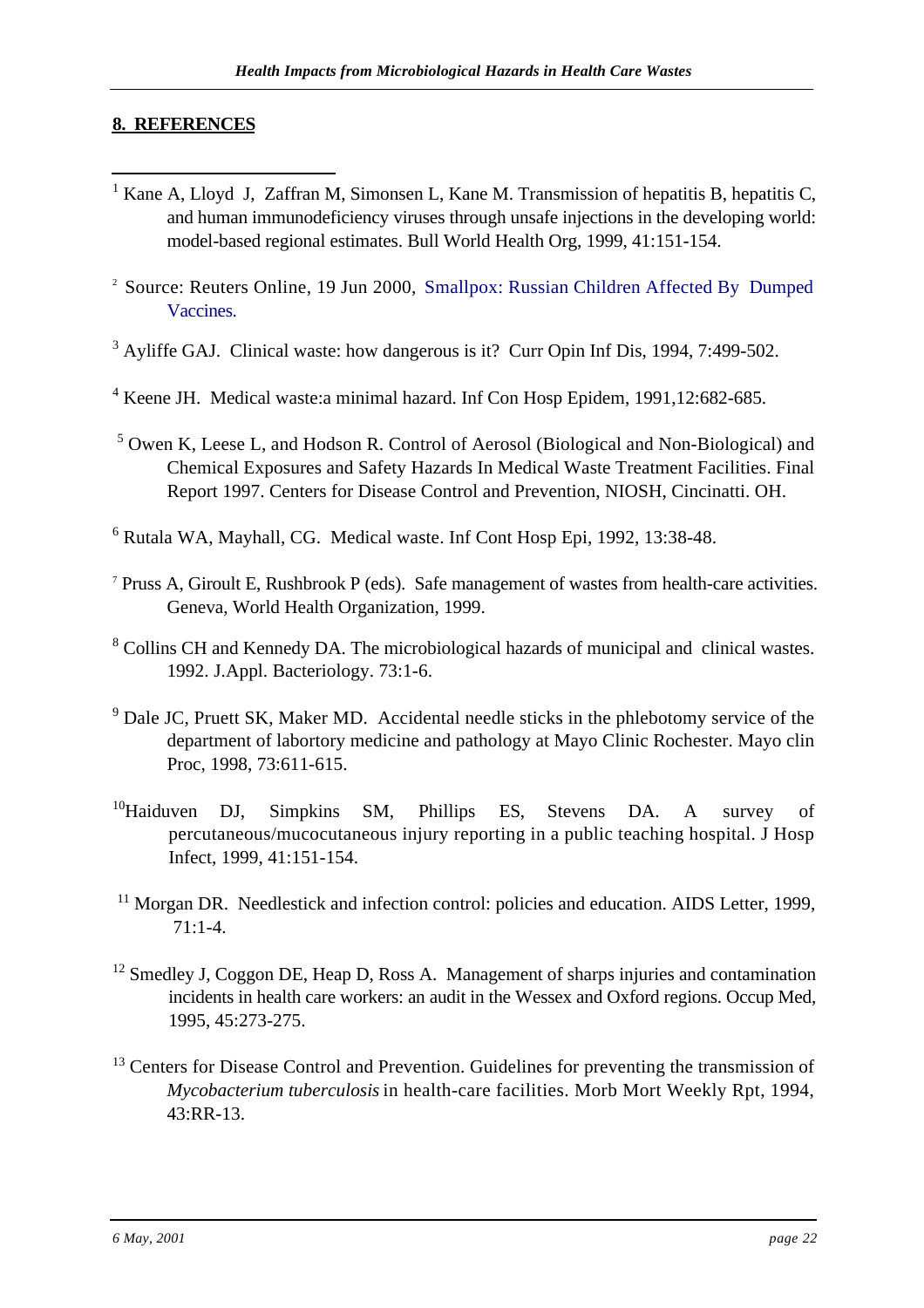- <sup>14</sup> Gershon RR, Vlahov D, Escamilla-Cejudo JA, et. al. Tuberculosis risk in funeral home employees. J Occup Environ Med, 1998, 40:497-503.
- <sup>15</sup> Sterling, TR, Pope, DA, Bishai, WR, Harrington, S, Gershon, RR, Chaisson, RE. Transmission of *Mycobacterium tuberculosis* from a cadaver to an embalmer. New Eng J Med, 2000, 342:246-248.
- <sup>16</sup> Centers for Disease Control and Prevention. Occupational exposure to HIV: information for health-care workers. Hosp Inf Prog, 1997.
- <sup>17</sup> Leese KE, Cole EC, Jensen PA. Assessment of blood-splash exposures of medical-waste treatment workers. Enviro Hlth, January/February 1999, 8-11.
- <sup>18</sup> Satori M, Gaglietta M, LaTerra G, Manzin A, Navino C, Verzetti G. Transmission of hepatitis C via blood splash into conjunctiva. Scan J Inf Dis, 1993, 25:270-271
- <sup>19</sup> Weber, AM, Boudereau, Y, Mortimer VD. Health hazard evaluation report 98-0027-2709, Stericycle, Inc, Morton, Washington. Cincinnati, National Institute for Occupational Safety and Health, 1999.
- <sup>20</sup> Henderson DK. Principles and practice of infectious diseases, 4th ed. New York, Churchill Livingstone, 1995.
- <sup>21</sup> Möse JR, Reinthaler, F. Mikrobiologische Untersuchungen zur Kontamination von Krankenhausabfällen und Haushaltsmüll. [Microbial contamination of hospital waste and household refuse]. Zbl. Bakt. Hyg., 1985, I. Abt. Orig. B 181, 98-110.
- $22$  Smith MW. When sharps attack. Advance, March 1999, 48-51.
- <sup>23</sup> Morgan DR. Personal communication, 2000.
- <sup>24</sup> Anglim AM, Collmer JE, Loving TJ, Beltran KA, Coyner BJ, Adal K, Jagger J, Sojka NJ, Farr BM. An outbreak of needlestick injuries in hospital employees due to needles piercing infectious waste containers. *Infection Control & Hospital Epidemiology*. 16(10):570-6, 1995 Oct.
- $25$  Haiduven DJ, DeMaio TM, Stevens DA. A five-year study of needlestick injuries: significant reduction associated with communication, education, and convenient placement of sharps containers. *Infection Control & Hospital Epidemiology*. 13(5): 265-71, 1992 May.
- <sup>26</sup> Lorentz J. Hill L, Samimi B. Occupational needlestick injuries in a metropolitan police force. *American Journal of Preventive Medicine*, 2000, 18:146-150.

j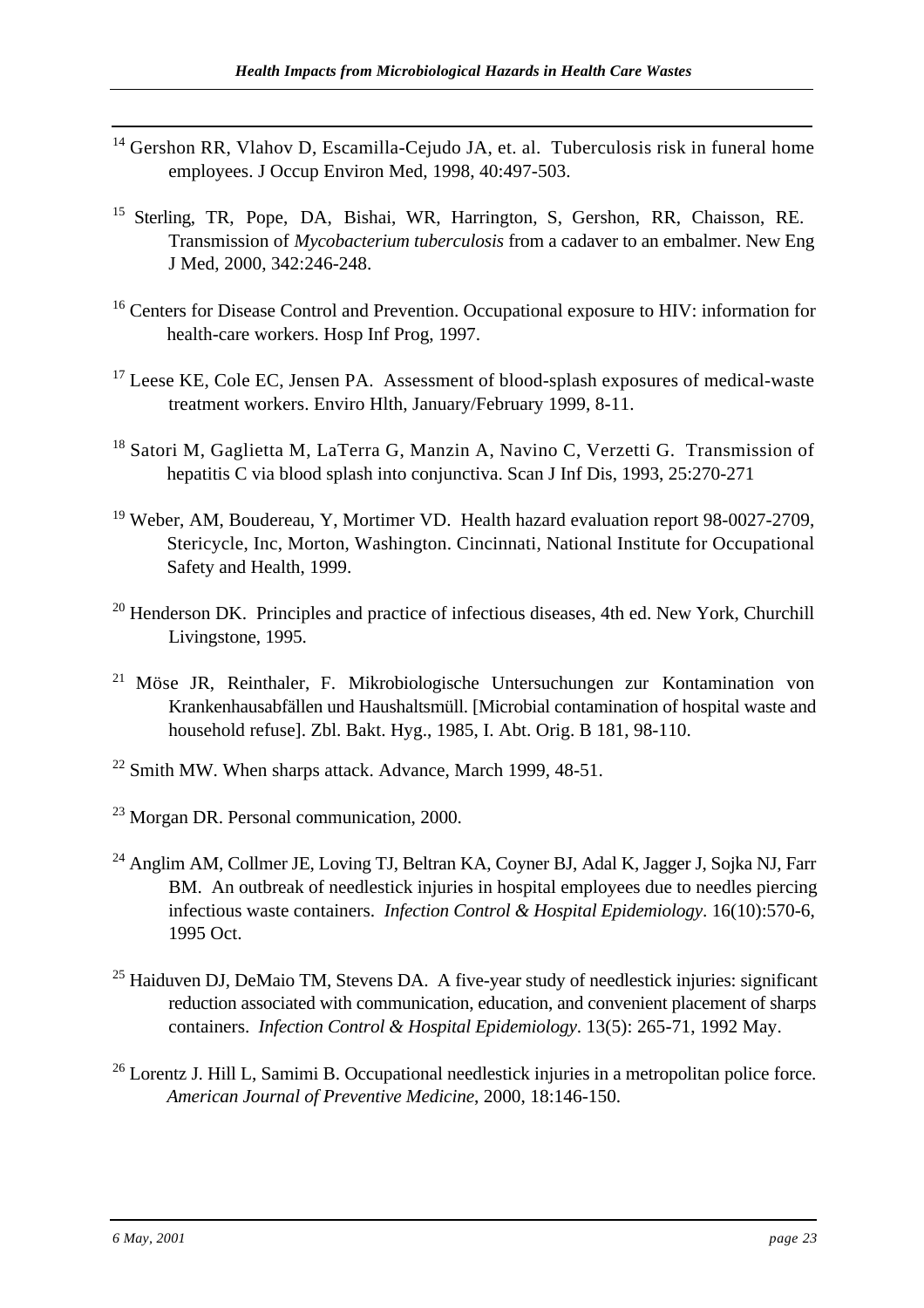- <sup>27</sup> Nourse CB. Cahrles CA. McKay M. Keenan P. Butler KM. Childhood needlestick injuries in the Dublin metropolitan area. Irish Medical Journal, 1997, 90(2):66-9.
- <sup>28</sup> Collins CH, Kennedy DA. Disposal of waste blood and blood-contaminated waste. In: Occupational blood-borne infections (Collins, CH, Kennedy, DA, eds.), London, CAB International, 1997.
- $29$  Collins CH, Kennedy DA. The treatment and disposal of clinical waste. Leeds, H&H Scientific, 1993.
- <sup>30</sup> Cointreau-Levine S. Occupational and environmental health issues of solid waste management. In: International Occupational and Environmental Medicine, Mosby, St. Louis, 1997.
- <sup>31</sup> World Health Organization EURO. Draft report on occupation and environmental health issues of solid waste management: special emphasis on developing countries, 1999.
- <sup>32</sup> Poulsen OM, Breum NO, Ebbehoj N, Hansen AM, Ivens UI, van Lelieveld D, Malmros P, Matthiasen L, Nielsen BH, Nielsen EM et al. Collection of domestic waste. Review of occupational health problems and their possible causes. *Science of the Total Environment,* 1995*,* 170(1-2):1-19.
- <sup>33</sup> Kanitz S, Franco Y, Roveta M, Patroone V, Raffo E. Sanitary landfilling: Occupational and health hazards. Proceedings of Sardinia 91, Third International Landfill Symposium, October 1991.
- <sup>34</sup> Rahkonen P. Airborne contaminants at waste treatment plants. Waste Management and Research. Society Journal of the International Solid Waste Association, 1992, 10(5):411- 421.
- <sup>35</sup> Cimino JA. Health and Safety in the Solid Waste Industry. *American Journal of Public Health*, 1975, 65(1):38-46.
- <sup>36</sup> Nath KJ et al. Socio-economic and health aspects of recycling of urban solid wastes through scavenging. All India Institute of Hygiene and Public Health, Calcutta.
- $37$  Konnoth N. The Forum for Environmental Concern. Your clean city at whose cost: A study on the working conditions and occupation hazards at the dumping sites of Bombay. pp 1-56 and annexes.
- <sup>38</sup> Torres EB, Subida RD, Rabuco LB. The profile of child scavengers in Smokey Mountain, Balut, Tondo. University of Philippines College of Public Health, Manila, 1991. pp 1-83 and annexes.
- <sup>39</sup> Simonsen L et al. Bull World Health Org, 1999; 77:789-800.

j